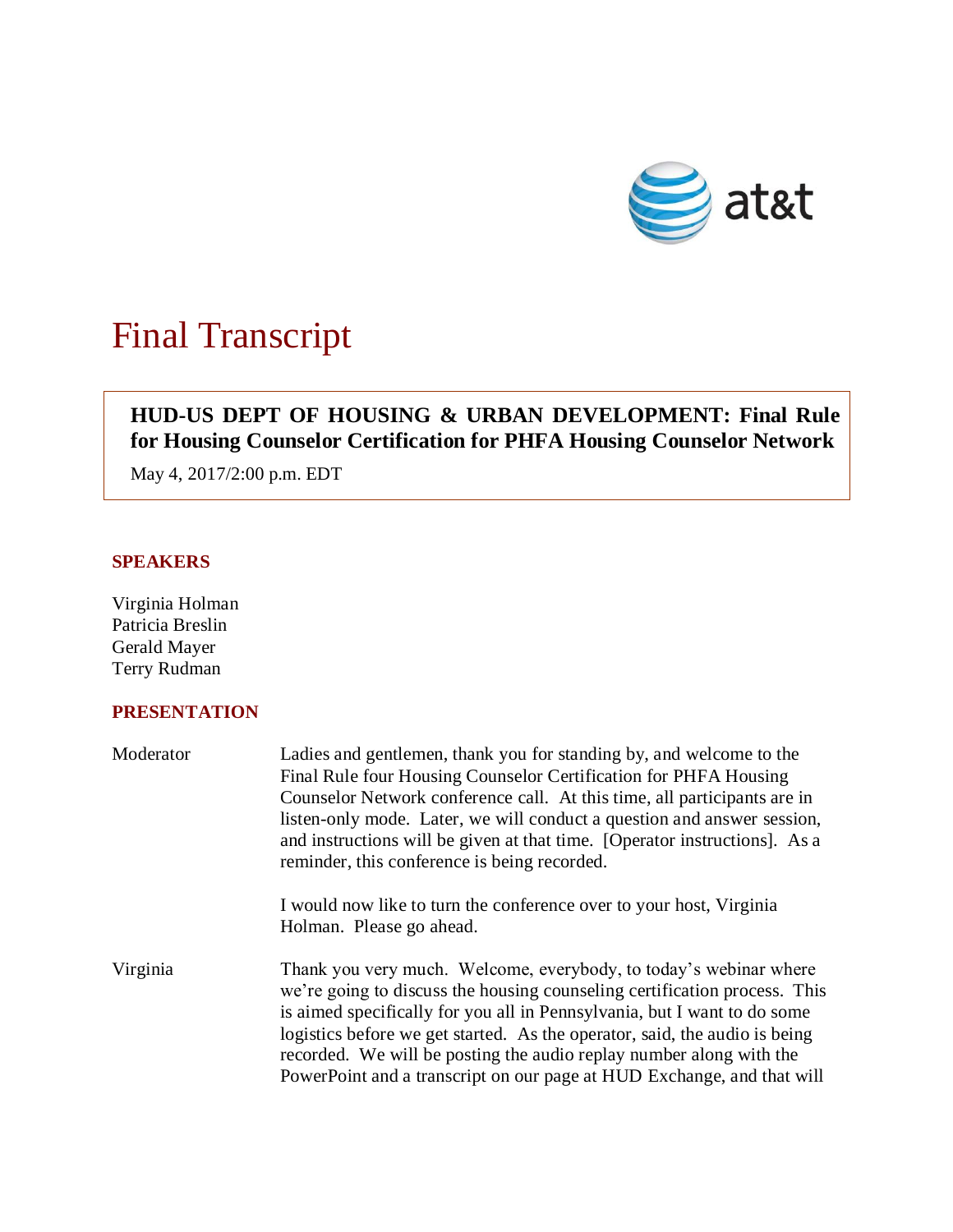be in about seven to ten days, but the listserv will be sent out when that posting has occurred.

All your lines are muted. I sent out some handouts this morning to those of you who had been registered at that point. The handout is the summary of the PowerPoint, but the PowerPoint is also avail for download on your control panel. The little box that says handouts, click on that, and it will allow you to click on download the presentation.

There will be a question and answer period at the end of the presentation, and at that point, the operator will give you instructions on how to ask a question or make your comments. If you unmute your phone during that period, don't use the speaker phone.

Your questions are very important to us, so we've given you a couple other ways to ask them. One, on you control panel, there's a little box that says questions. If you click on that, you'll be able to write your question in, and some of the staff will be monitoring those questions, and at the end in the question and answer session, we will go over them.

If, after the webinar is over, or at any time in the future you have a question or a comment about this certification process, housing counseling in general, send your questions to housing.counseling@HUD.gov, and just put the topic of the webinar in the subject line so we can get it to the right person.

As I said, if we open all the lines at some point for discussion or questions, please make sure that you mute your phone. At the end of the webinar, a survey will pop up. Please take that. Your input is very important to us as we continue to work to improve our webinars and our outreach to our stakeholders.

You will also get, within 24 to 48 hours, a thank you for attending email from GoTo Webinar. The email is going to say this is your certificate of training. Please note there is no attachment to that email. The email is your certificate, so print it out, and save it for your records.

At this point, I would like to turn it over to Patricia Breslin of the Pennsylvania Housing Finance Agency to begin our presentation.

Patricia Good afternoon, everybody. This is Pat Breslin. As you know, I'm the HUD compliance officer for PHFA, and I thank you so much for coming.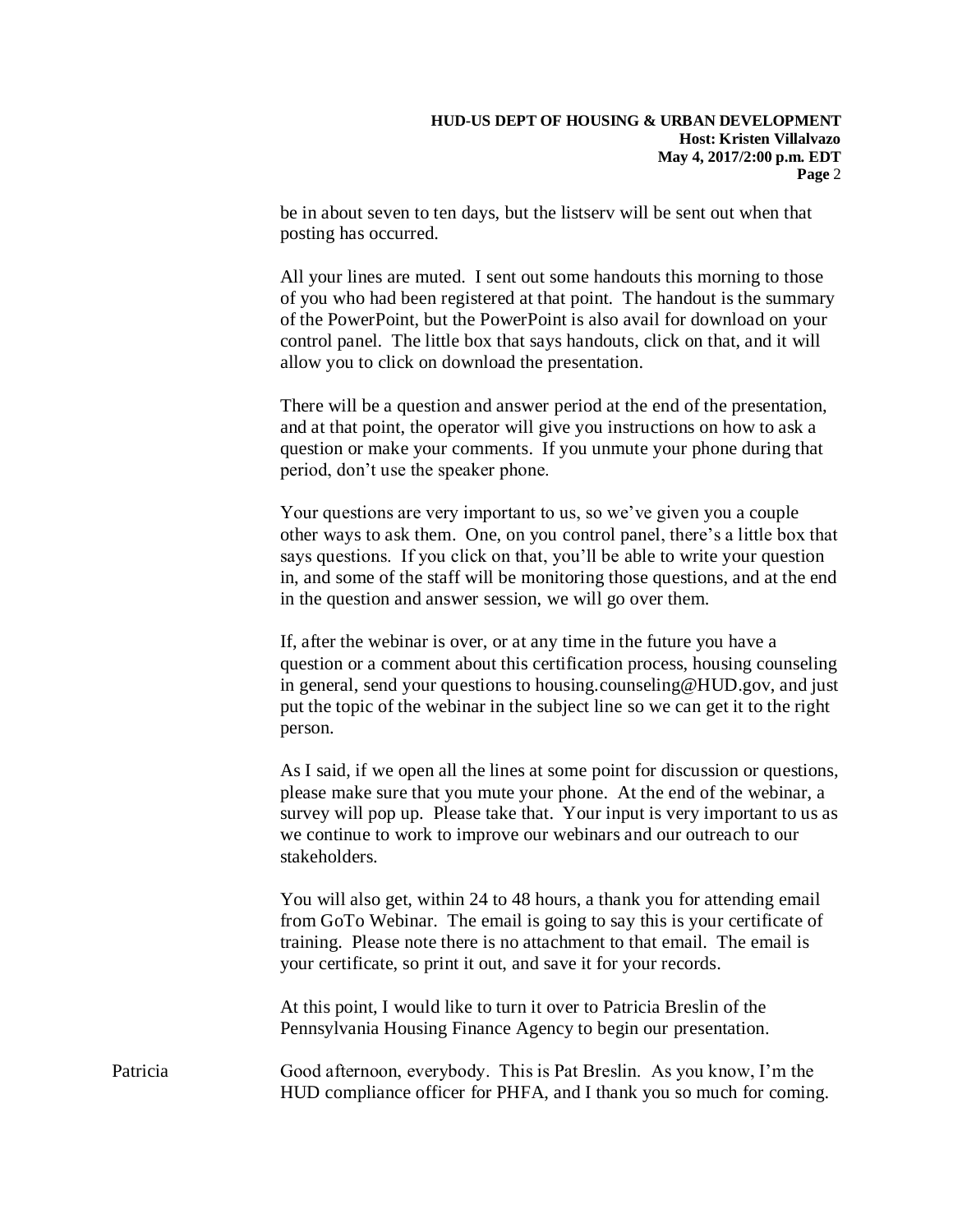|        | We were so incredibly lucky to get Gerry to sit and talk with us about the<br>certification rule. I really want to encourage you to ask whatever<br>questions you have. We also have, in addition to Gerry, we have Dave<br>Galleon, who is our point of contact at HUD.                                                                                                                                                                                                   |
|--------|----------------------------------------------------------------------------------------------------------------------------------------------------------------------------------------------------------------------------------------------------------------------------------------------------------------------------------------------------------------------------------------------------------------------------------------------------------------------------|
|        | So, there are a lot of good resources here, and I really encourage you to<br>take advantage of them today. Also, not to be forgotten, I have Terry<br>Rudman [ph], the manager of counseling and education in here. So, we<br>can also address your questions.                                                                                                                                                                                                             |
|        | The last thing I want to say before I turn it over to Gerry is that Terry and I<br>have a very important announcement at the end following question and<br>answer, and we really encourage you to stick around because you're going<br>to be very happy when you hear it.                                                                                                                                                                                                  |
|        | So, with that, I'm going to turn over to Gerry.                                                                                                                                                                                                                                                                                                                                                                                                                            |
| Gerald | Well, thank you, Pat, and thank you, Ginger, and welcome to all the<br>Pennsylvania Housing Finance Agency affiliates that are here today. I<br>really appreciate the opportunity to talk to you about housing counselor<br>certification.                                                                                                                                                                                                                                 |
|        | A couple of notes. If you have a colleague who is missing today's<br>presentation, we will be repeating this very same presentation on June 5 <sup>th</sup><br>at 2:00 p.m., so they can log in and make up the course then. We will also<br>be posting, like Ginger said, this on our home page in our archive, so there<br>are a lot of ways that your colleagues can get this information.                                                                              |
|        | Also, please remember to hang on until the end of the call for that really<br>important announcement from Pat and the Pennsylvania Housing Finance<br>Agency.                                                                                                                                                                                                                                                                                                              |
|        | So, housing counselor certification. Today's agenda we're going to give<br>you some updates about HUD's housing counseling program. We're<br>going to give you some facts and some figures. The, we're going to talk<br>about certification, give you some resources and other information, and<br>then we'll do some questions and answers. Hopefully, this will take about<br>an hour or so, and we'll able to get you all the information you need on<br>certification. |
|        | So, HUD's Office of Housing Counseling, our mission is to help families<br>obtain, sustain, and retain their homes. We accomplish our mission                                                                                                                                                                                                                                                                                                                              |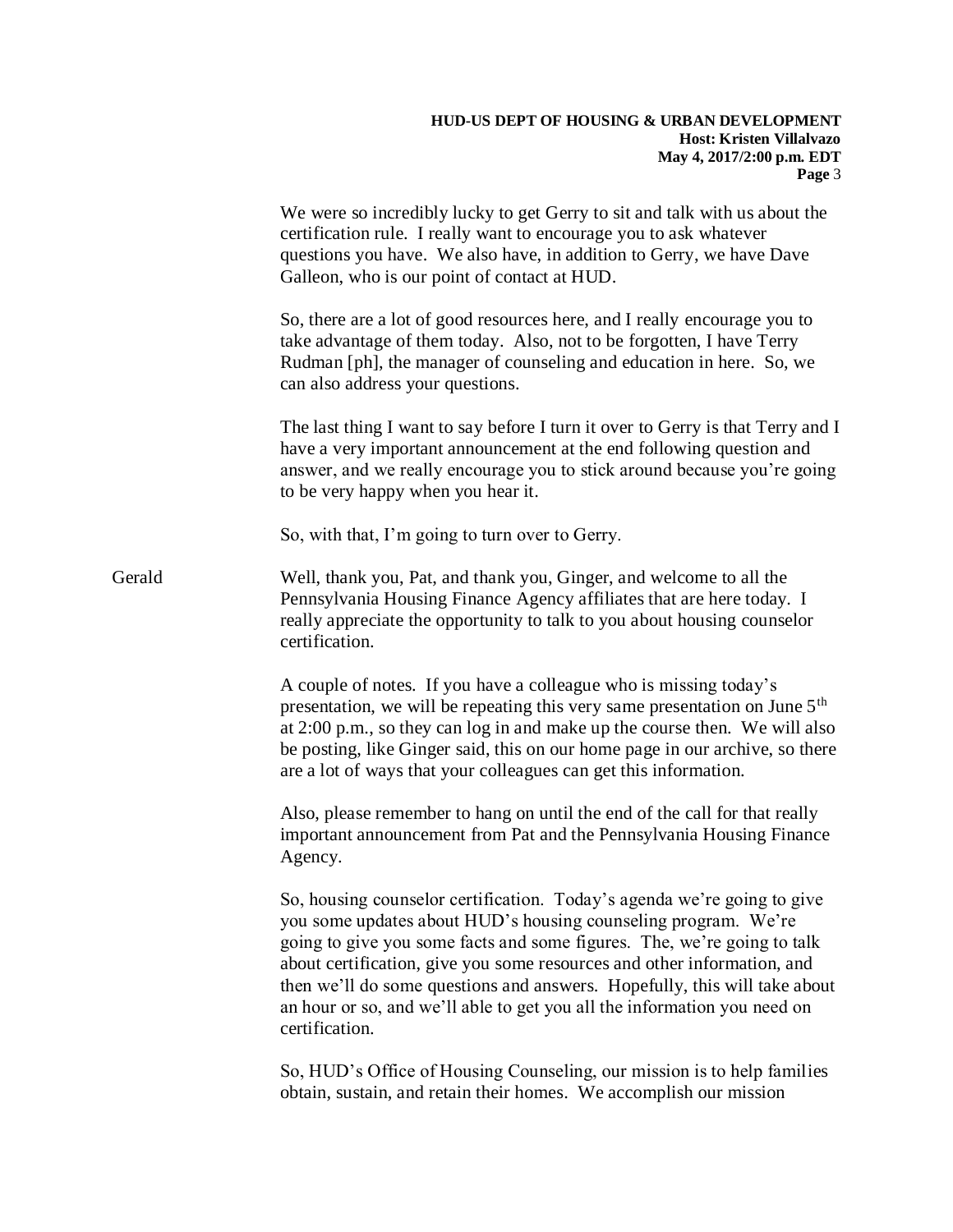through you, through our network of housing counseling agencies and soon to be certified housing counselors. We have about, right now, about 1,900 housing counseling agencies nationwide, and HUD monitors their compliance with our regulations, and we oversee their independence. We help them with conflict of interest issues and their content and standards.

We also help connect clients with participating housing counseling agencies throughout our website, so we help them find you. There's also another website over at CFPB, Consumer Financial Protection Bureau, where they can do a zip code lookup and find you there as well. Also, we provide grant funding for all of our qualified applicants.

So, what is housing counseling, and this is the definition from the final rule. I'll read it verbatim. "Housing counseling is independent, expert advice, customized to the need of the consumer to address the consumer's housing barriers and to help achieve their housing goals." And, it must include all of these processes, and you're all familiar with these.

This is really what encompasses what our unit of housing counseling is. That's your client intake with all of the demographic information that you normally collect; a budget, of course, which is very important, a part of counseling; an analysis of their financial and housing affordability; an action plan, except of course for reverse mortgages. That action plan really gives the client the roadmap of what they need to do to improve their housing situation. Referrals, as necessary, and a reasonable effort to follow-up with the client. Of course, terminate the file once you have an outcome.

So, remember these items because we're going to talk about what is housing counseling and what is not housing counseling especially for the purposes of this rule. Now, for the folks on this call, I suspect you're all interested in what is housing counseling and intend to become certified. There are a lot of entities out there that are wondering if they should become HUD approved and have their counselors take the test, so we'll address some of those issues, too, just in case you are working say at public housing authority or a community development corporation or a CHODO and you have questions about whether or not this applies to you. So, we'll address that as well.

Also, let's talk about group education. Group education according to HUD's handbook, is provided for one or more people. I know one, a group of one. It could be in a classroom. It could be online. It could be a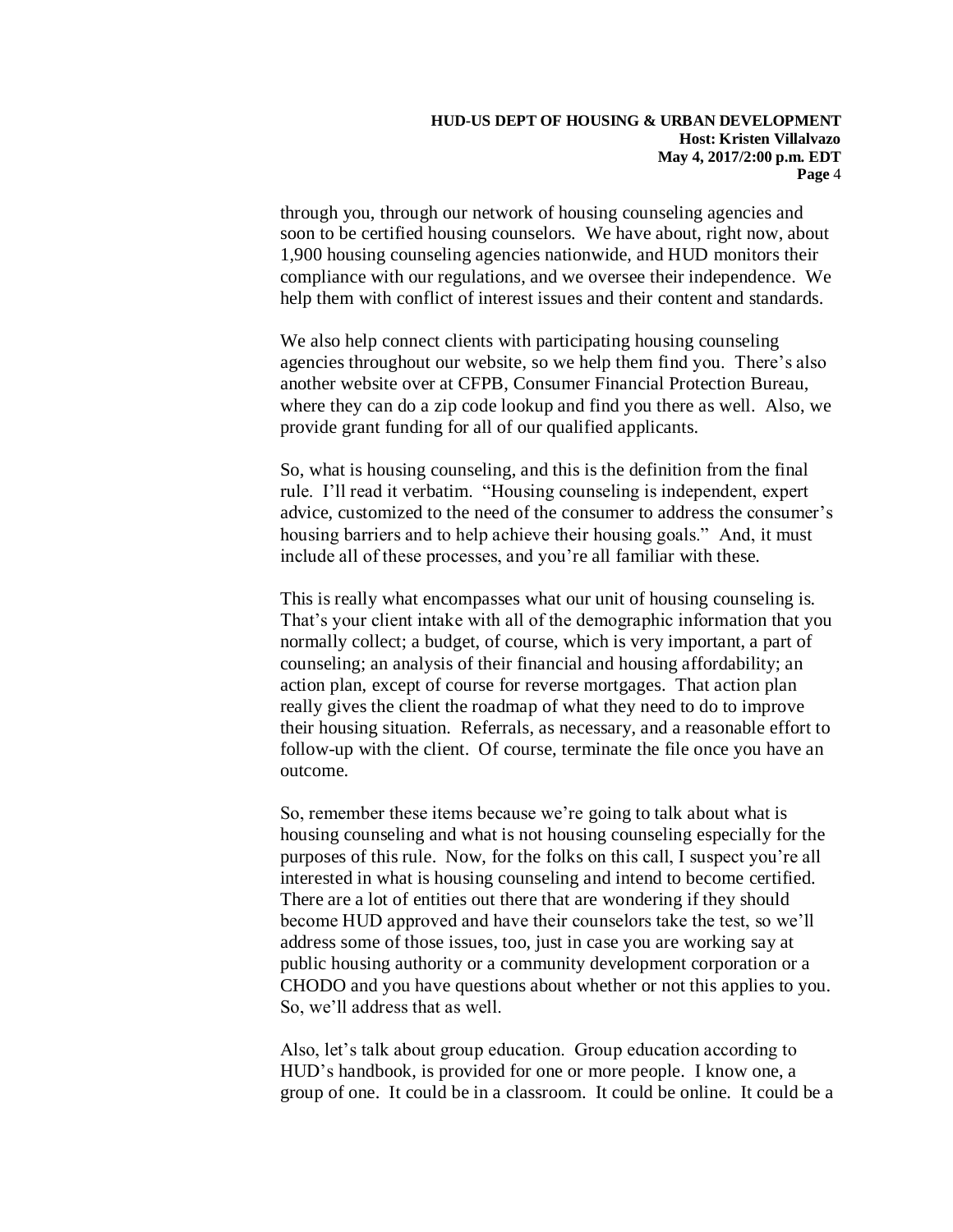conference call or any other delivery method that delivers that information effectively.

The major differences between group education and one-on-one counseling is that group education is not customized for an individual's needs, and it doesn't offer any individual financial analysis. It doesn't provide an action plan, but it can be a foundation for individual counseling sessions such as you have group homebuyer education leading to one-onone housing counseling. Of course, HUD counseling agencies must offer that one-on-one counseling in the same topics of the group education, which I'm sure you're all doing.

So, let's look at some numbers nationally, and I'll have some numbers specific to the Housing Finance Agency as well. Now, nationally, you can see that group education, that 32% slice of the pie on the upper right, is a big portion of what is going on out in the landscape of housing counseling. We counsel 1.2 together, all of you, counsel 1.2 million clients nationwide. You're a big part of that, and you can see on the other side of the pie chart there, there's a 26% number, and that is mortgage delinquency, and if we were doing this presentation back in 2009, that mortgage delinquency number would two-thirds of the chart.

So, that has shrunk very much, and the group education, which is primarily first-time homebuyer education, and the pre-purchase education at 19% have grown considerably nationwide since the end of the foreclosure crisis.

Also, I'd like you to take note of the rental number at 10%, the reverse equity mortgage or the HECUM at 7%, and that little slice there of homeless counseling being nationwide at 2%. The reason why I'd like you to look at that is because now when I go to what you all are doing in the Pennsylvania Housing Finance Agency, we see that the chart looks a bit different.

Now, there's about 43 agencies reporting in the PHFA, \$1.3 million in funding in FY '16, and we're very hopeful that we will have a similar amount or better in FY '17. You all, collectively in FY '16, counseled 23,000 or so clients, which is very robust.

Now, looking at this chart, the first thing that jumps out is that group education is less and rental is much higher. If we go back to the last chart, you can see group education at 32%, but in the PHFA group education is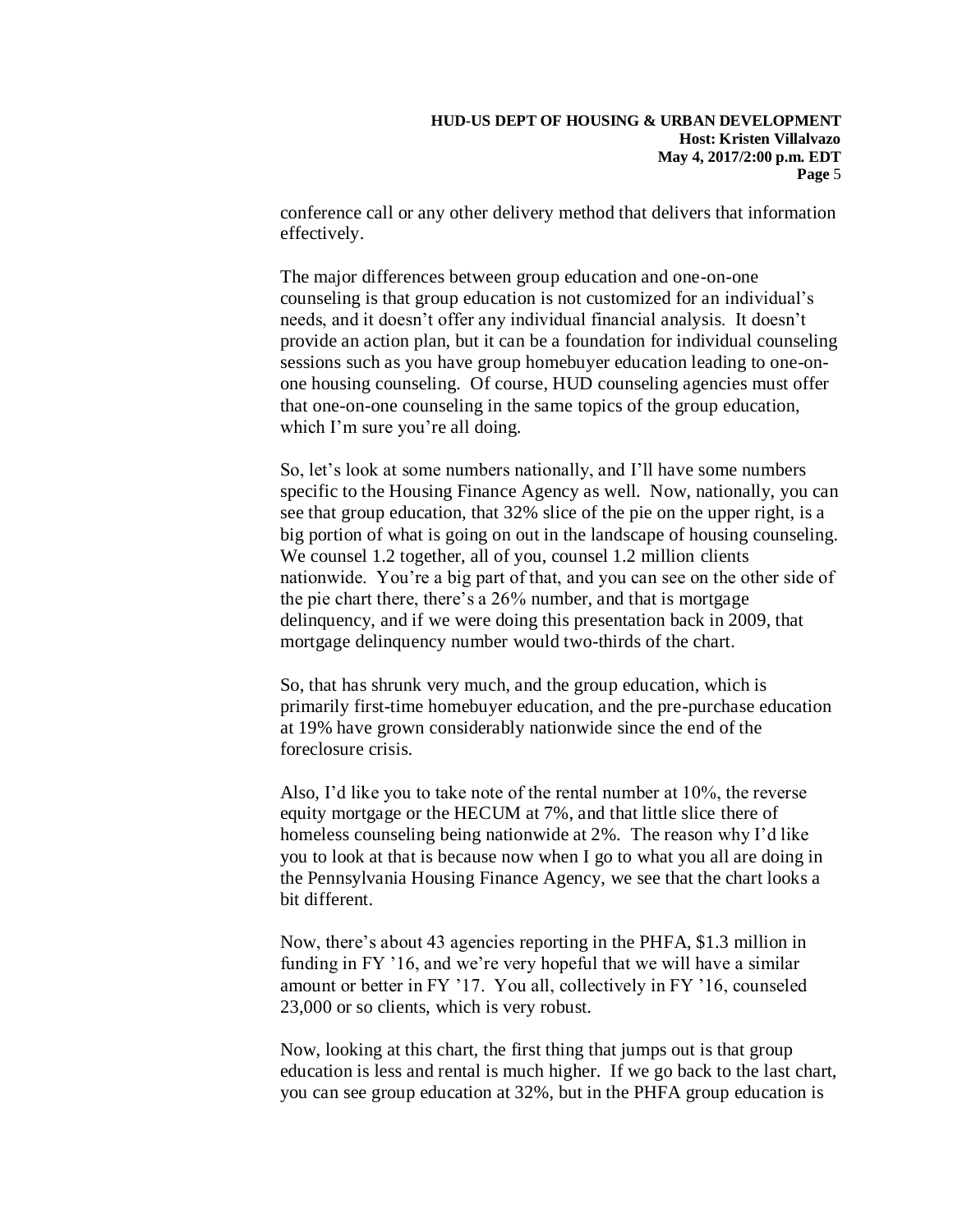at 21%, and rental at 22%. Going back, it's at 10% nationwide. So, you're doing a heck of a lot more rental counseling than counseling agencies are doing nationwide, almost double or really double of what everyone else is doing.

Also, you're doing a great job on homeless counseling. You're doing double what's going on nationwide in the PHFA network. So, you're really outperforming in terms of homeless counseling and rental counseling, and everything else is staying about the same except for that HECUM number. You can see 7% nationwide, 2% in the PHFA, so you're doing much less HECUM counseling, much more rental counseling, much less group education.

Your one-on-one counseling, however, is the same. So, you're keeping up nationwide with one-on-one counseling and doing the same amount of one-on-one counseling as any other counseling agency nationwide. What this shows is a very well-balanced network that is addressing a lot of issues, especially probably urban issues where there are a lot of renters, and there could a larger homeless population, and clearly, the PHFA affiliate network is responding very well in those areas.

So, nationwide, the impact of one-on-one counseling, here's just some quick numbers for you. About 388,000 or so worked with a housing counseling to develop a sustainable household budget, and about 293,000 received super important fair housing information. About 197,000 improved their financial capacity, which is huge because it's just a change in their economic outlook. About 190,000 folks nationwide gained access to those resources that helped them improve their housing situation.

Now, if we look at what you all are doing, 14,000 or so worked with you to develop a sustainable household budget, and about 5,500 gained access to those resources to help improve their housing situation, and you all helped over 5,000 households improve their financial capacity in the state of Pennsylvania, which is a really big deal.

You also helped almost 5,000 households with fair housing and fair lending and accessibility information that helped them improve their housing situation as well. So, your impact is really outsized from the size of your network, and you're doing a lot of great work.

Now, talking about some program initiatives. We have some research that I'm going to show you on a slide coming up that proves the value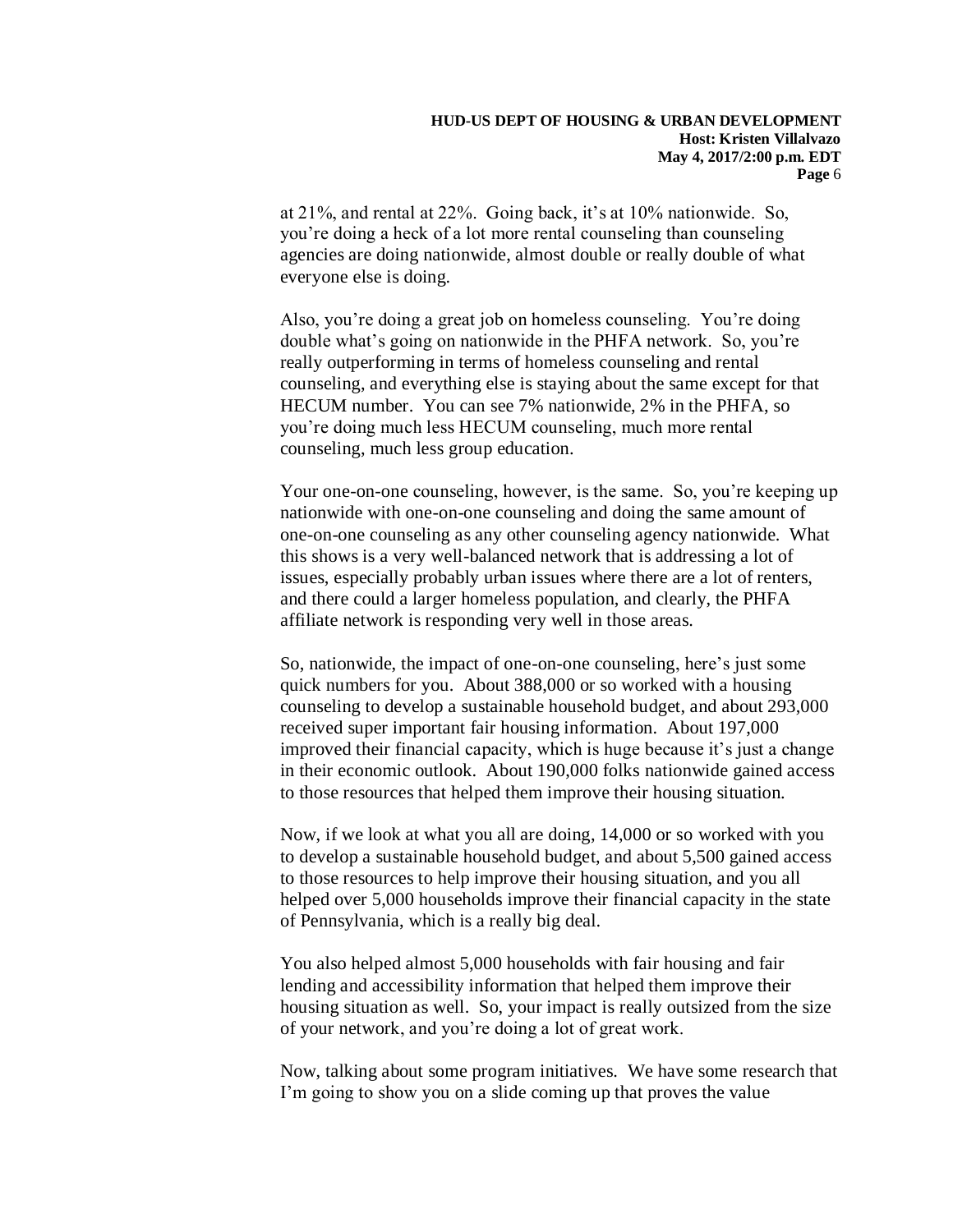proposition of housing counseling, and you can find that research on our website and use it in your grant applications and to show your funders that housing counseling works and has value.

This poster, which we sent to all of our housing counseling agencies is available in both English and Spanish. If you have not received the poster, you should let me know, and my email address is in this presentation. We will be sure to get you a poster.

Just to call out a couple of items on this poster, which is you can hang it in your lobby, in your waiting area if you want, but studies show that a homeowner's net worth is 36 times that of a renter's on average, which is an amazing number, and I think is very convincing about the value of building equity and homeownership.

Also, let's talk about does counseling work. Our studies show that a person who's facing foreclosure who works with a HUD approved housing counseling agency is 283% more likely to receive a loan modification than someone that is just talking to a lender on their own, and that's a staggering number. It really shows that housing counseling works.

So, if you want to get this poster for yourself, and you don't have it, you can send me an email, and we'll get you one. You can also download it on our website, on our HUD exchange website. There will be a link to that later on in the presentation.

We also have been doing a lot of toolkits for our industry professionals, things like how to file your 9902 or how to do a work plan, so it takes you through step-by-step how to do that. We have a lot of those posted on our website, but we want to post more of those, so if you look at our toolkits, and you say hey, you need to have something on this topic that I'm interested in, send us an email, and we will crank that out for you. We have a strong team that's looking for feedback so that they can produce more of these toolkits, and they would love to hear from you because they like doing these toolkits.

Another initiative that we have is our Housing Counseling Federal Advisory Committee. The Federal Advisory Committee meets quarterly, but meets twice a year in person, an in fact, in two weeks is going to meet in DC in person. There was a listserv announcement about that recently, so you can go back and look at that.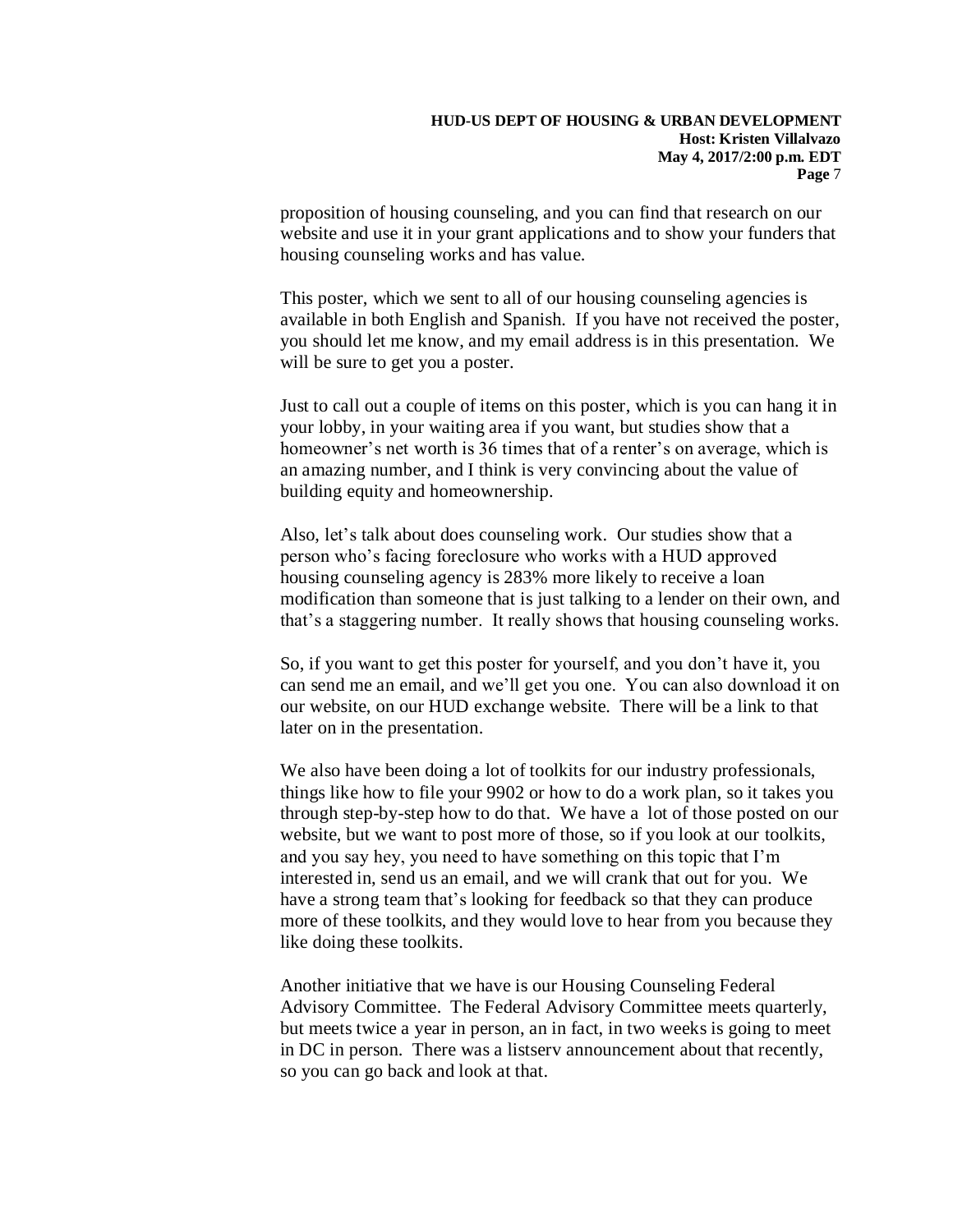We invite all of you to tune in and listen to the Federal Advisory Committee meeting. We value your feedback. The committee values your feedback, wants to hear from you. If you would like to attend the live meeting, it's going to be at HUD headquarters, and you follow the instructions in the listserv announcement in order to reserve your place for that. Seating is limited. It's a fairly large auditorium, but it only holds a couple hundred folks.

In the future, there will be vacancies on the Federal Advisory Committee, and we want your application. We want to look at it, and we want to consider folks from the housing counseling industry to join the Federal Advisory Committee and advise the Office of Housing Counseling on our programs and our policies.

We are really happy to have this advisory committee in place. They do great work helping us stay on track and make sure that we're meeting the needs of our housing counseling industry and consumers, and we're really looking forward to a great future with our Federal Advisory Committee.

So, here are those studies. There's eight of them listed here, and just to call out a couple of them. The Urban Institute says that that 2.83 times more likely to receive a modification that we talked about earlier. You can see that Freddie Mac has said that counseling reduces the delinquency rate by 29% for first-time homebuyers and by 15% overall. So, that is a huge change for consumers and shows the benefit of housing counseling brings to consumer.

These studies are available on our website for your download so that you can read them, and you can use them when you prepare your materials for grants and other third-party funders, government agencies, or lenders that want to ask about is housing counseling effective. You can say here's a study, and yes it is.

So, let's talk about certification. We published our final rule on housing counselor certification on December 14<sup>th</sup> of last year. There's the Federal Register citation, so you can look it up for yourself. It's also linked from our website.

Now, the final compliance date for housing counselor certification is 36 months or three years after the exam becomes available. It's not available yet. We're hopeful that the exam will be up soon, this year, and you can start the process of becoming certified.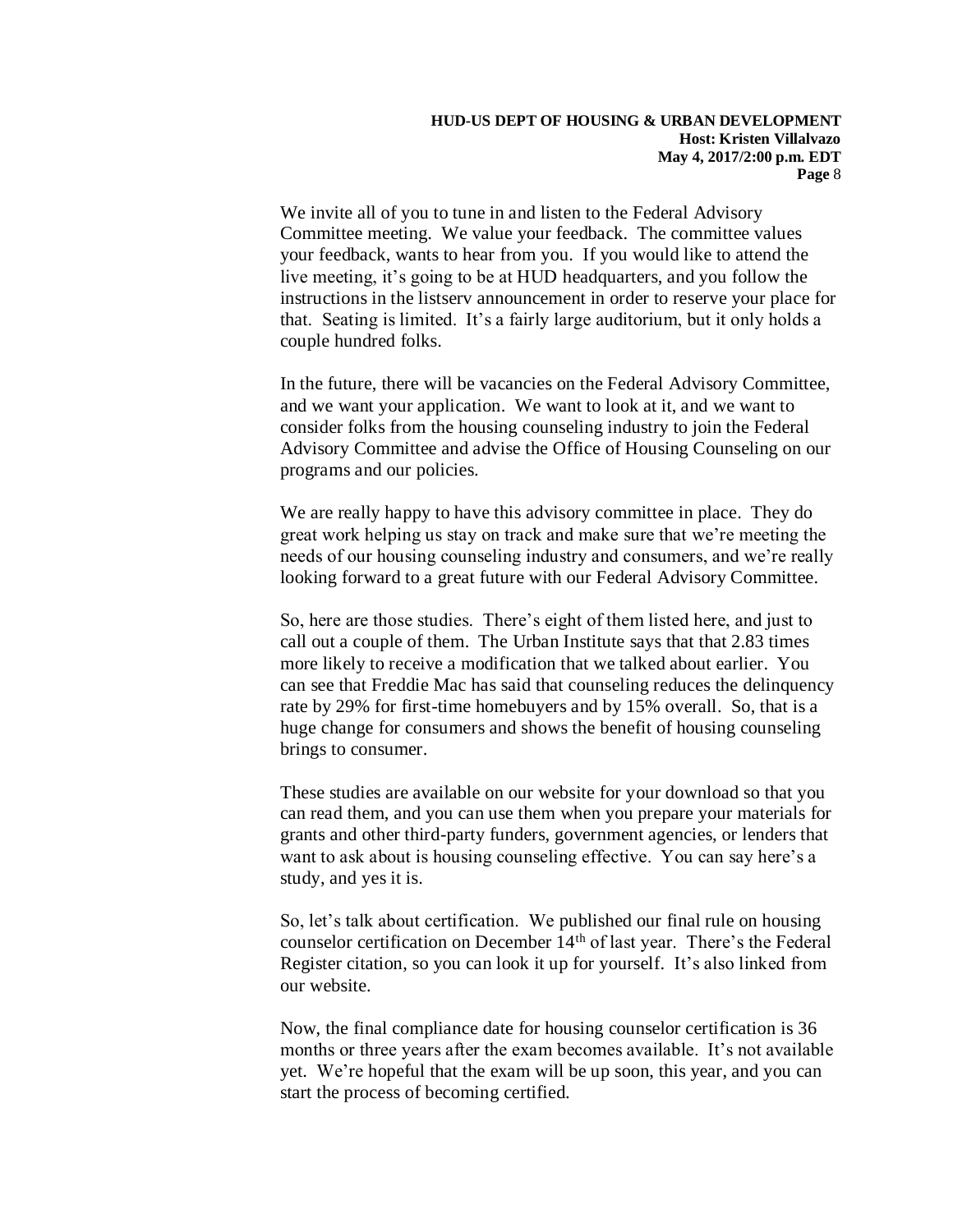We're going to publish a Federal Register notice to announce the availability of the exam, so it's a great idea to watch our webpage, watch the Federal Register, and especially subscribe to our listserv so that you will get a notice as soon as I get a notice that says we're ready to go. Literally within minutes of me being informed, you will be informed if you're a subscriber to our listserv.

So, what are the benefits of certification for counselors? Well, first and foremost, right there in the center, it's a professional credential f or counselors. You know, every entity, every person in a real estate transaction, whether they're a real estate broker, or they're an appraiser, or a loan originator, or the title guy, all of them have a professional credential, and they're all on the same playing field when it comes to real estate transactions.

Up until now the housing counselor has not had that professional credential, and now housing counselors will have that professional credential just like everyone else that's involved in a real estate transaction. We think that is going to create a lot of professional recognition for housing counselors and elevate our industry in the eyes of consumers.

It's going to increase the visibility and the awareness of housing counseling because in our messaging going forward after we start certification, we're going to start staying ask for a HUD certified housing counselor from a HUD approved housing counseling agency, and this is going to set housing counselors apart and help consumers avoid those scammers and con artists who are not going to have any form of certification like our HUD certified housing counselors.

So, it's going to be a big improvement for the counseling industry, and we really hope that consumers will receive this well and recognize the value of a HUD certified housing counselor.

So, some of the key provisions of the certification rule are that all housing counseling provided under or in connection with all HUD programs must be performed by a HUD certified housing counselor, and a HUD certified housing counselor is a housing counselor who has passed a certification exam and works for a HUD approved housing counseling agency. That's very important because the test is open to anyone who wants to take it, but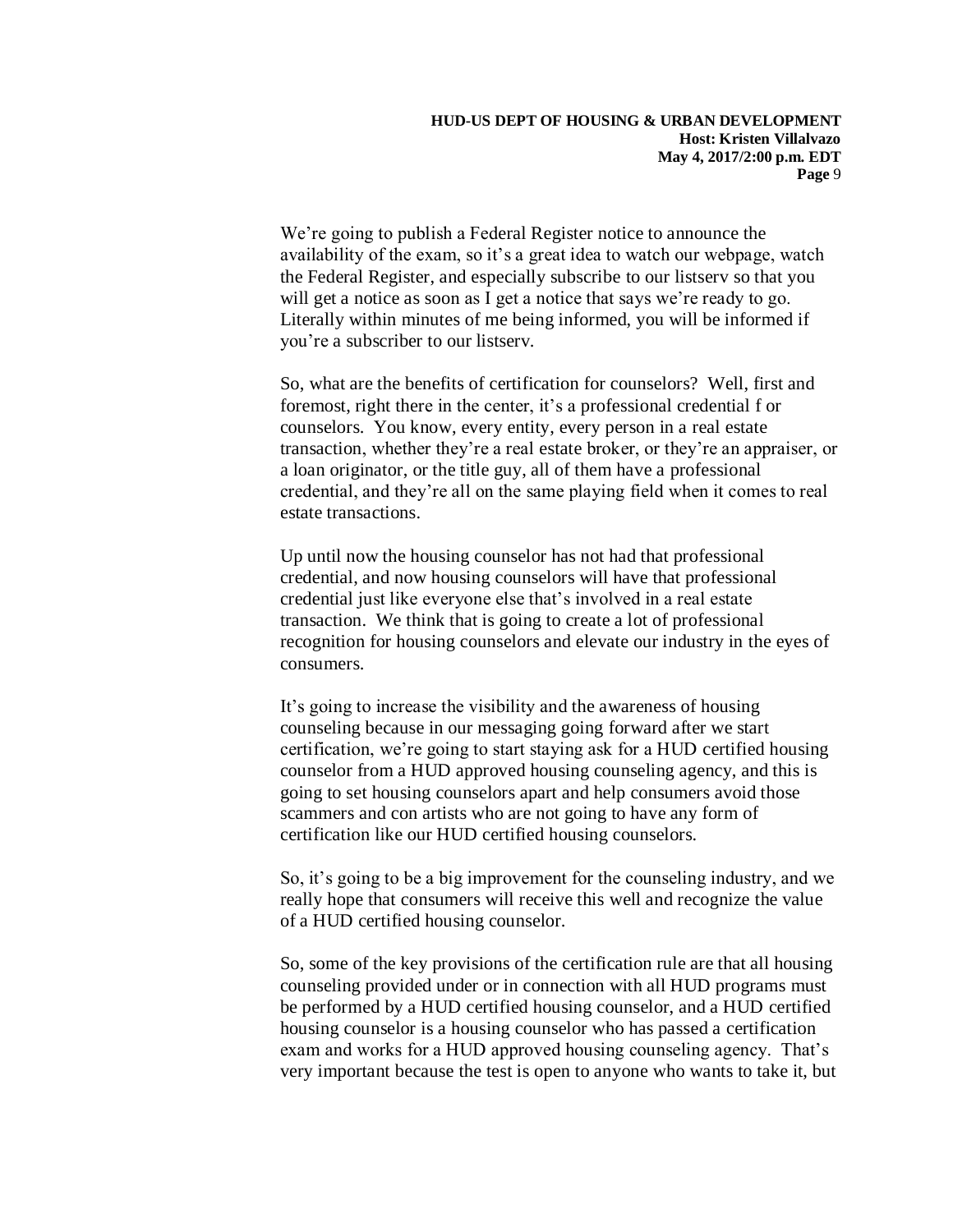only housing counselors who work at a HUD approved housing counseling agency will receive that certification.

It's modeled sort of on the real estate agent and broker relationship. Agents can have a license, but it's only active if it's hanging in a broker's office. The same goes for a HUD certified housing counselor. You're only going to need to take this test once. There's no continuing education requirements or anything like that to maintain your certification, but you must be working at that HUD approved housing counseling agency for your certificate to be active.

Now, should you leave your employment at the HUD approved housing counseling agency, the executive director of that agency will go into our system and inactivate your certificate and confiscate the certificate that has your name on it and the name of the counseling agency that you are employed at.

When you pop up at a new employment situation, at a new HUD housing counseling agency, that executive director will go back into the system, find your name, reactivate you, and print out a new certificate with your name and the name of your new housing counseling agency.

The reason why we're doing this is because one of the concerns that counseling agencies had when we published our proposed rule was that they don't want counselors to become certified and then go hang a shingle out in front of their house and say I'm a HUD certified counselor, come and see me for counseling.

We want counselors at HUD approved agencies to counsel clients in a great environment, so this process makes sure that that happens. It also allows us to only certify the right people who are working at HUD approved housing counseling agencies.

We're going to permit other folks to take the exam, but they will receive no evidence of passing it. They will receive no notice. They will receive no certificate. The exam, we'll talk about the cost should anyone else besides a HUD housing counselor want to take the exam, we are happy to take their fee because it helps underwrite the cost of the exam itself for everybody, but we will never certify them unless they are an employee of a HUD approved housing counseling agency.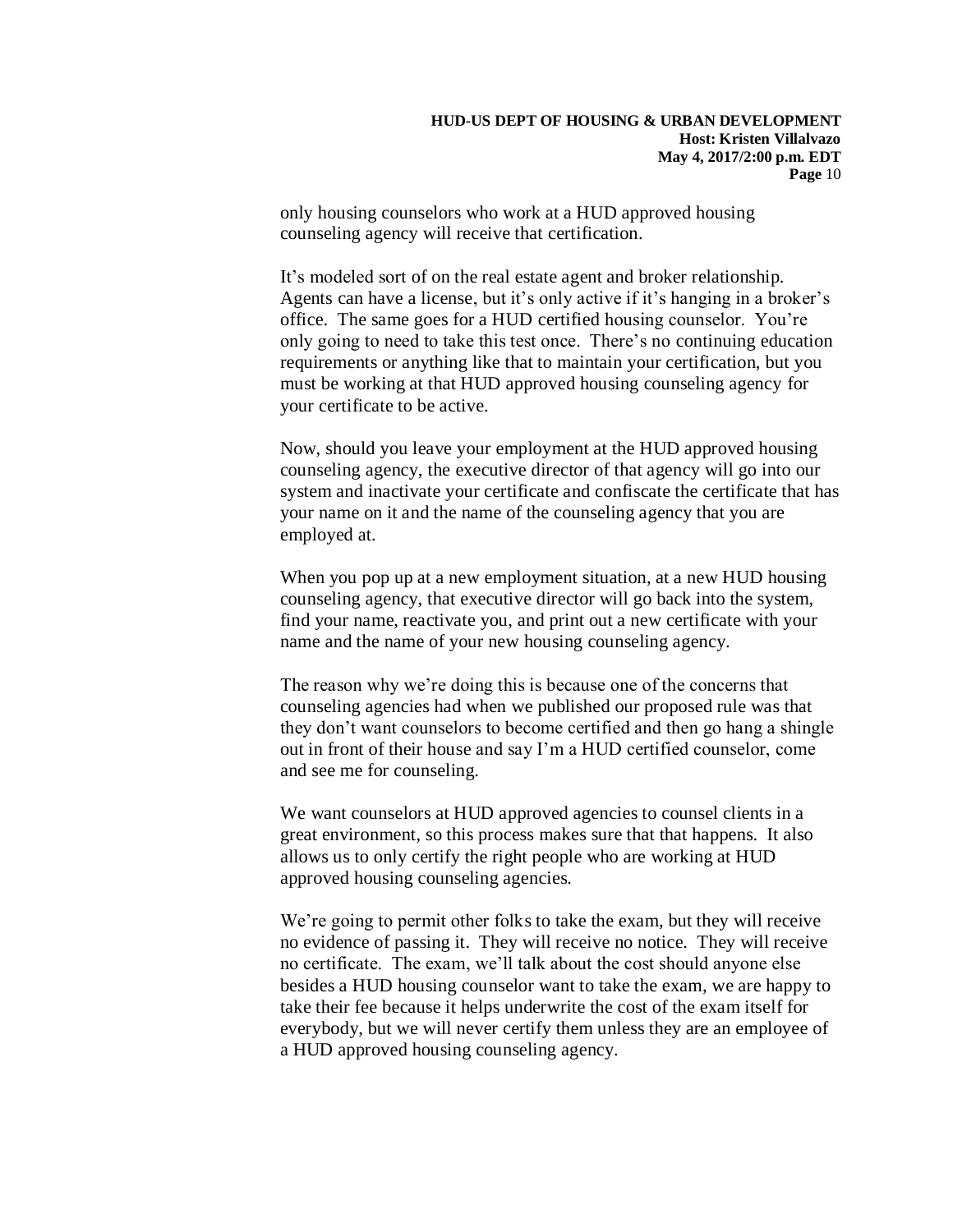The exam's going to cover six major topics, so we'll go into that in a moment. You only have to pass this exam once. Like I said before, you have to work for an agency that's approved to participate in HUD's housing counseling program. We're going to verify that through your system or building.

Now, counselors can become certified as soon as the exam is available, but you do have 36 months after the exam date or three years for final compliance. So, while it's a great idea to go and get certified as soon as we start the exam, recognize also there's no need on HUD's part to have you rush out and all do it at once. The system is designed to handle well over 10,000 people simultaneously, but there's no need to go out and rush the system all at once. You certainly can space it out a little bit.

Some agencies are planning on having someone serve as sort of a pathfinder. Try it out, and then tell everybody else this is how it works so that they know what to expect going in. So, there's different strategies for working with certification, and you'll find the one that works great for your agency, I'm sure.

The six major topics addressing: financial management, property maintenance, responsibilities of homeownership and tenancy which is very important for the PHFA folks on the call, fair housing laws and requirements, housing affordability, and this one which is a big one, avoidance of and responses to rental and mortgage delinquency and the avoidance of eviction and mortgage default.

Very important and kind of one of the reasons why we're doing all this. This all came out of the foreclosure crisis. So, that's very important to remember as well. So, these are the six topics that you're going to be studying on, and we're going to be testing on.

So, this certification exam can be found when we post it at HUDhousingcounselors.com. Right now, there is a free study guide that is available on that website, and we're going to be positing the free practice exams at that website as well.

Now, the way those free practice exams work is sort of modeled on the Department of Motor Vehicle practices where a driving student who's going to take their written test, they can go online, and they take the practice exam over and over and over again until they have honed their proficiency to the point where they are confident that they can take the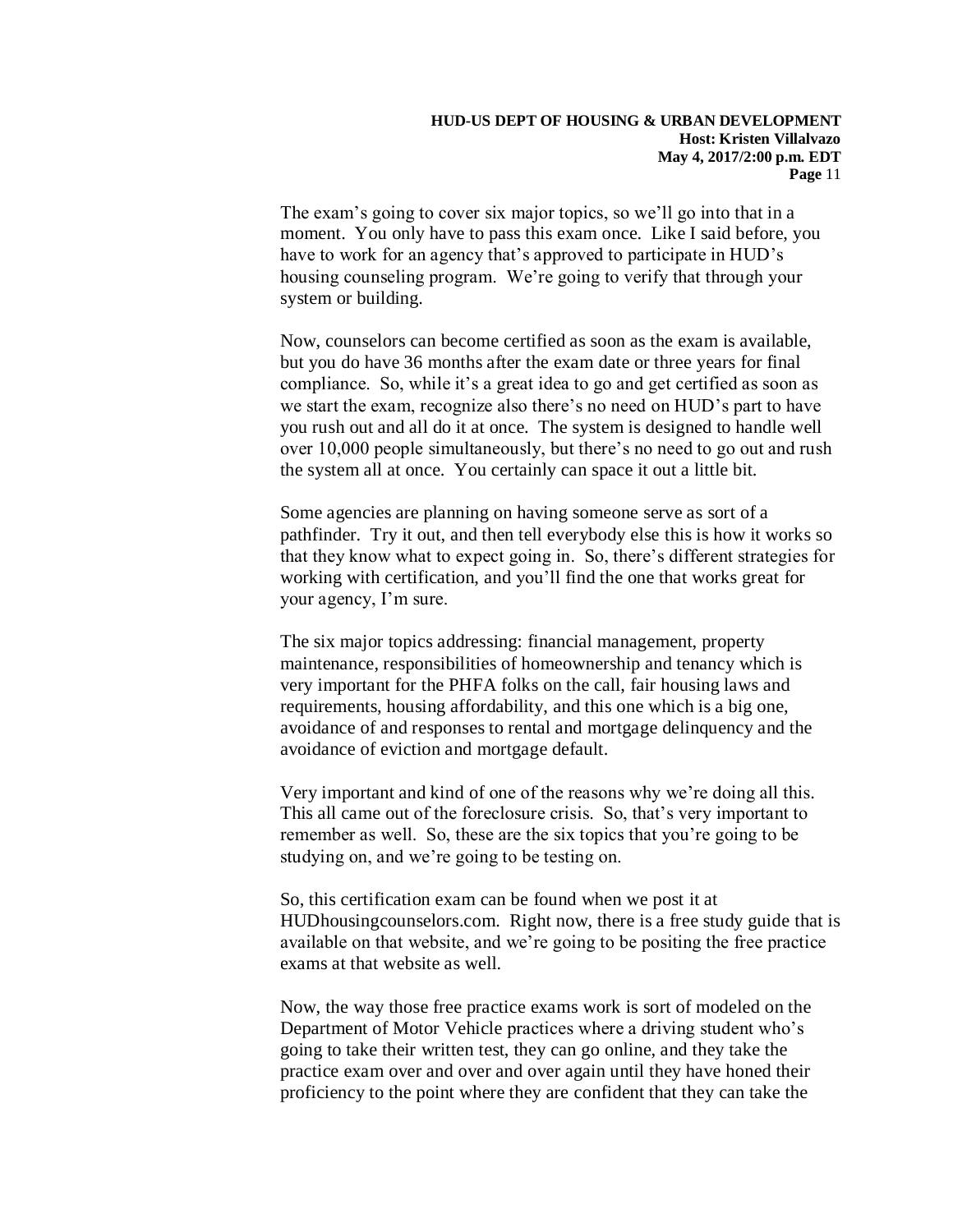real test, go into Motor Vehicle, plunk down their money, and take that test and be confident they're going to pass it.

So, this is designed to help save you money. We don't want you to take the exam cold, and the cost there as you can see, is going to be \$100 to \$140 and subject to change. We're trying to get that fee down, but we don't want to waste your money, so we're going to give you these practice exams that you can go online, and you can hone your skills, and you can have confidence when it comes time to plunk down your money that you're going to do well.

I am certain that an experienced housing counselor who's taken the time to review the study guide and has honed their proficiency on that free practice exam, when they do go to take that certification test will do just fine.

Another thing to remember is that we have training grantees we call a TNOFA, a training NOFA. We have four grantees, NeighborWorks, NCRC, The Rural Community Assistance Corp, and National Council of La Raza, who are all offering certification exam courses. They are also all offering scholarships on a first-come, first-served basis for students who come from HUD approved housing counseling agencies. So, you have that option as well where you can go and sit in a formal classroom and do some training with an instructor on these six areas as well. So, there's a lot of options for you to study, to practice, and be prepared to take that exam.

The exam will be available in English and Spanish, so if you should need to do it in Spanish, we can accommodate you. Also, you can take that exam, that certification exam multiple times until you pass, but you must pay the fee every time, and that's where that practice exam comes in because if you have to do it over and over again, you might as well do it for free instead of having to pay. Also, there will be some more information at the end of this presentation on that fee issue for the certification exam.

So, let's talk about the programs that are impacted by this final rule. It applies to all organizations that deliver housing counseling required or provided in connection with all HUD programs. Typically, we see effects in CDBG. Those are community development block grants; PIH, public Indian housing. Those are your public housing authorizes and tribal entities, and home programs that might be effected.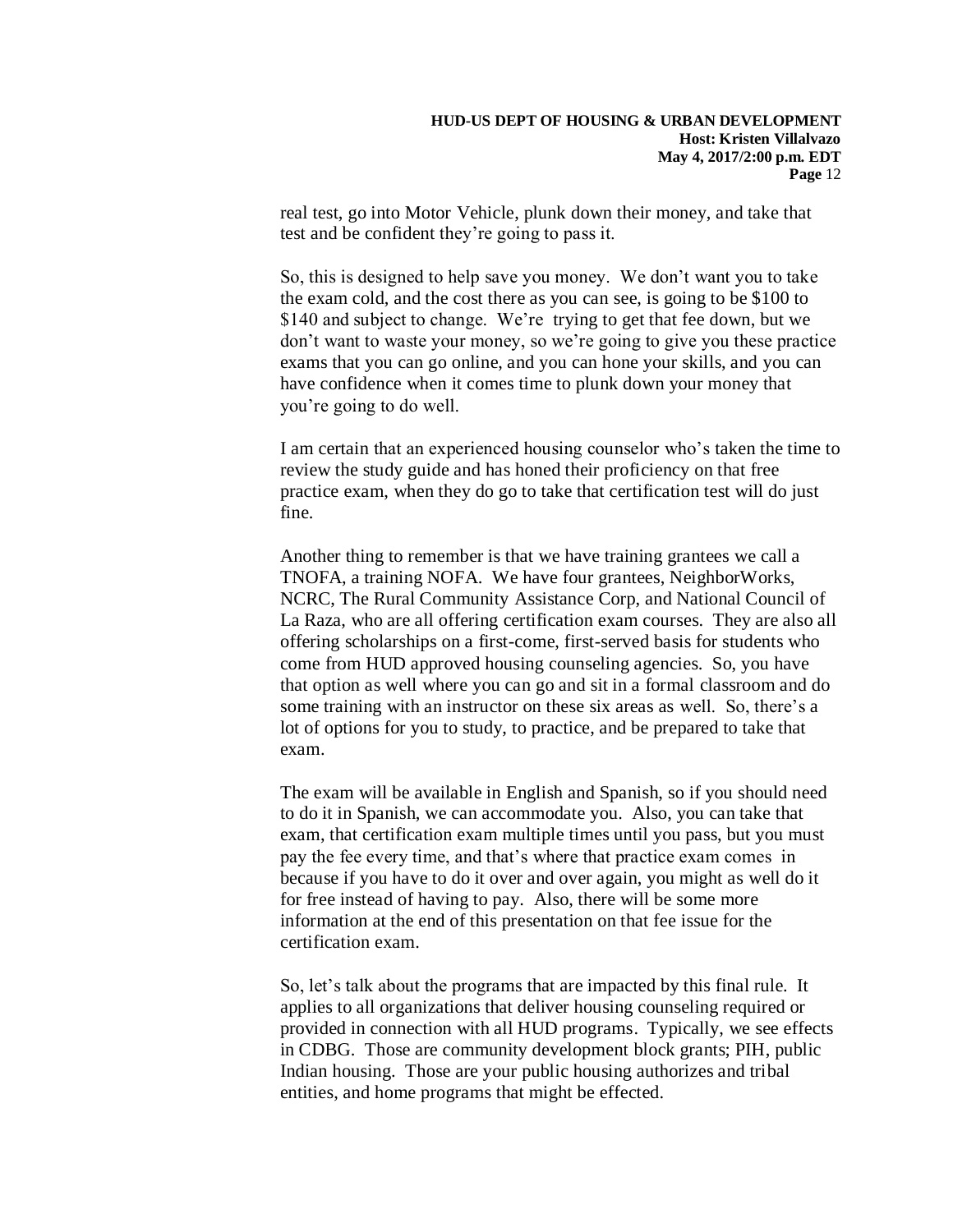But, what we've done is we've really narrowly defined housing counseling in this final rule. So, we can say what is not housing counseling. Those are services that provide basic housing information or placement or referral services, but don't do that full unit of housing counseling that we looked at earlier, and I asked you to remember, which is going from client intake all the way down to the outcomes and the termination, and everything in between like budget and all that other stuff that you normally do when you see a client, the action plan and things like that. So, if they're just doing that placement or referral, that's not housing counseling, and they don't need to become certified.

Routine administrative activities, program eligibility determinations, client intake, case management. In other words, if you have a receptionist in your counseling agency to do client intake, they don't need to become certified.

If you're just doing case management or those eligibility activities, you don't need to become certified. Case management really could be incidental to a larger program like housing of people with AIDS, emergency shelter grants, or continuum of care and does not really fund housing counseling activities.

Also, the very important fair housing advice and advocacy, which is processing complaints and filing claims, under our more narrow definition, it's not housing counseling, and those folks would not have to become certified either.

So, the impact on intermediaries, which here they're called pass-through organizations, and also the impact on the administrative staff of a local housing counseling agency who's not doing counseling. So, let's say you're an intermediary organization, and you don't see clients yourself, but you have a network of great housing counseling agencies and counselors who do see the clients. Well, if you're not seeing clients, you don't need to become certified.

I know that a lot of folks, administrators are going to want to do this anyway to challenge their knowledge and to obtain that certification as a professional credential. That's fine, that's great, but it's not necessary in order to maintain that HUD approval for that intermediary.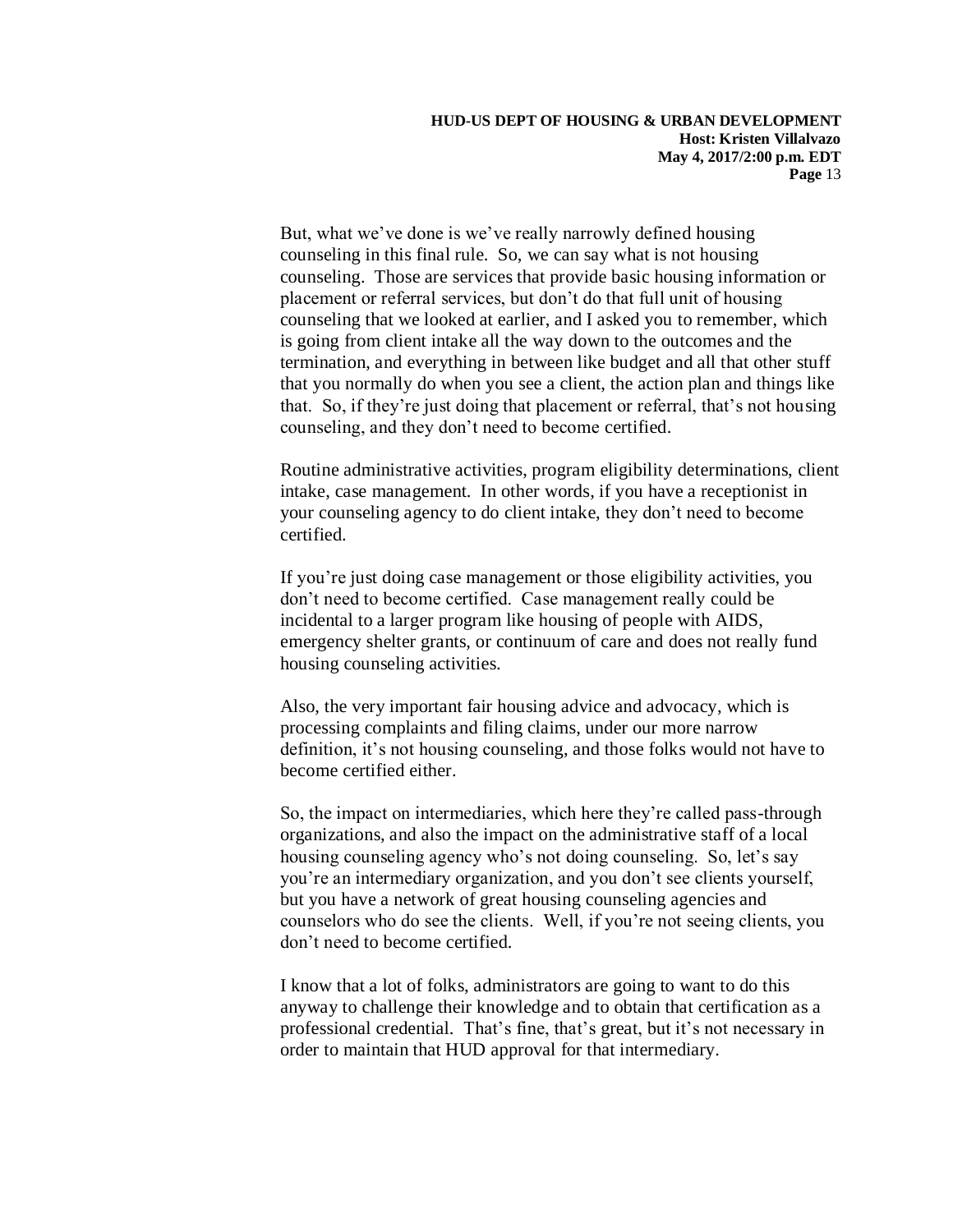Now, also if you're in a local housing counseling agency, small agency let's say. Let's pretend you're the executive director, and it's flu season, and you have two counselors on staff, and you have a waiting room full of people, and they both called in sick. Well, traditionally what we've seen is executive directors and other folks who work at counseling agencies will pitch in, and they'll counsel those people because those people have to be seen.

Well, after 36 months from the start of testing, in order to count those people seen by that fill-in staff on your 9902, those folks will have to be certified as housing counselors, so it might be a good idea, if you're in a small agency, and you do see that situation where folks pitch in when staffing is short, that those administrative folks do get certified.

Now, if in your agency, there's a very strong division of workload, and the accountant never has to come out of his office and become certified, then that accountant doesn't need to become certified because they're not going to see any clients. So, if you want to count them on your 9902, which is really the key to this, then the folks that are doing the counseling, even on a pinch-hitting basis, should become certified.

So, here's some options for agencies that are covered by the final rule that maybe aren't doing counseling right now, but are wondering what are my options. The first one, of course, is to apply to HUD for approval, or join up with a HUD approved intermediary or state housing finance agency. So, this is not a problem for anyone on the phone here with us today because you're all members of the PHFA.

Another option that they might have would be to partner with an existing housing counseling agency to deliver housing counseling, and a model for that would be a public housing authority that probably is overworked and underfunded and simply can't take on the burden of now providing housing counseling because the law says they have to. They can partner with an existing HUD approved housing counseling agency, and that housing counseling agency could receive their clients, counsel them, and send them back so that they can participate in the PHA's program, so that's one way to do it.

Another option is to simply modify the program in order to become compliant, which might mean taking out some of the things that the agency is doing that looks like housing counseling and sort of slimming it down so that they don't fall under the final rule.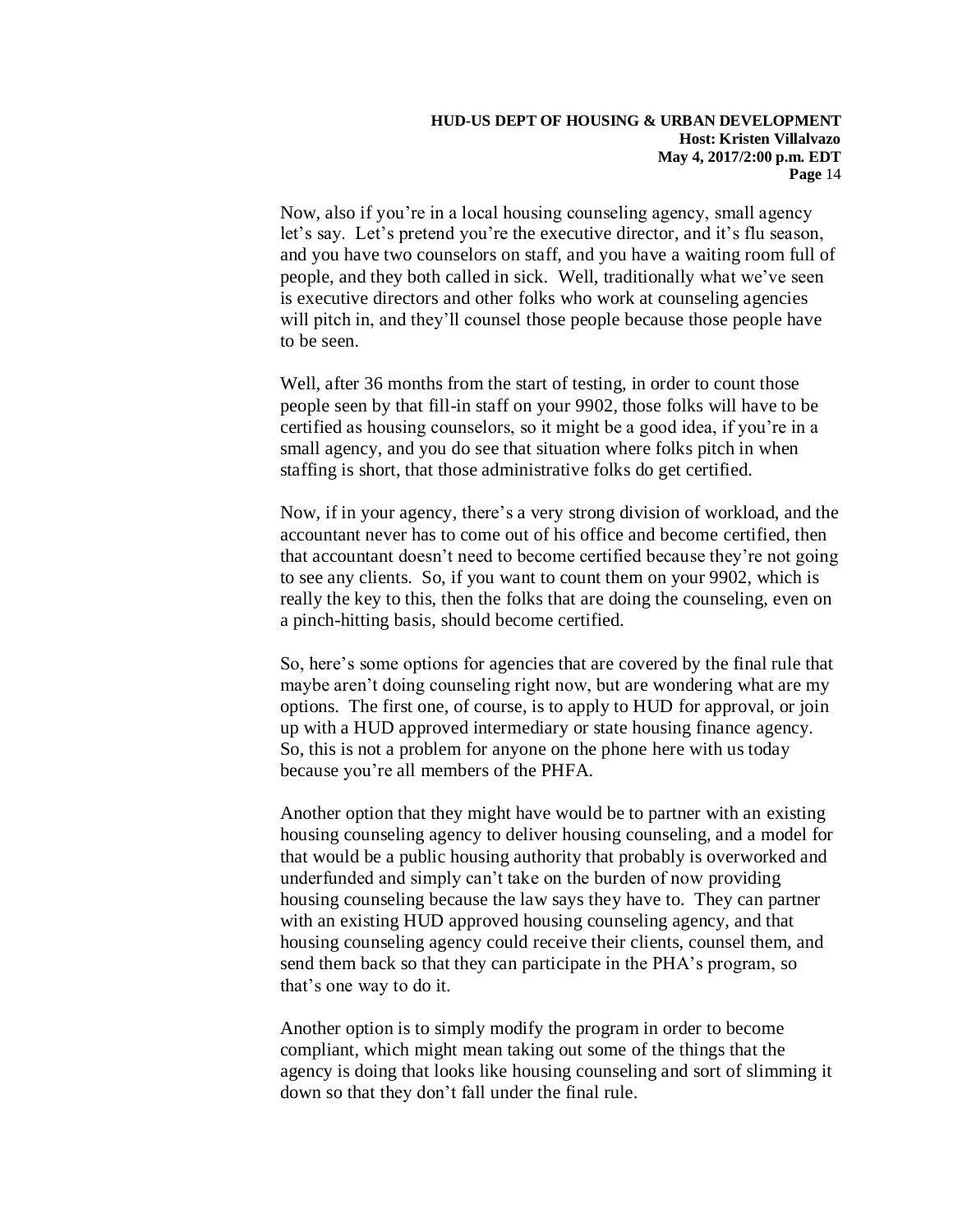Then, the one that we don't want to see is that they stop delivering that service because there's a lot of need out there, and we don't want anyone to stop delivering services, so before anyone stops doing that, we really want them to talk to us, and maybe we can help them come up with another solution.

So, how do become HUD approved because if you're an agency that is facing this for the first time, the first step would be to become HUD approved so that your counselors can then take the certification exam. Generally, to become HUD approved, an agency has to be a nonprofit or state or local government. They need to show us they have a year of experience providing housing counseling, at least a year of operation in the proposed geographic service area. They have to show us they have sufficient resources, and they have to show us a whole lot more.

There is an eligibility tool that we have posted on our webpage that is sort of a decision tree. What it does is it lets any agency log in and then click yes or no to a series of questions and get a report that will let them know if they're eligible to become HUD approved or if there's areas that they need to work on. Once they have utilized the eligibility tool, it'll invite them to email housing.cousnseling@HUD.gov and schedule an appointment with one of our application advisors.

Our application advisors is another new innovation that we recently set up, and they help prospective housing counseling agencies with their application. It's a handholding process. They make sure that the agency is qualified. They make sure that they have all of their documentation correct and that it's all produced in the right format so that when they do upload it to HUD, our reviewers will be able to review it expeditiously.

So, that appointment with the application advisor is very important. Also, there's the address for all of the information on how to become HUD approved right there at the bottom of the slide.

That eligibility tool, like I said before, walks the potential agency through that criteria. It includes educational materials, and best of all, it provides a user report so that any agency can follow up on the next steps. One of the interesting things that we've seen is that agencies that are already HUD approved as local housing counseling agencies are going online, and they're testing their qualifications with that eligibility tool just for kicks.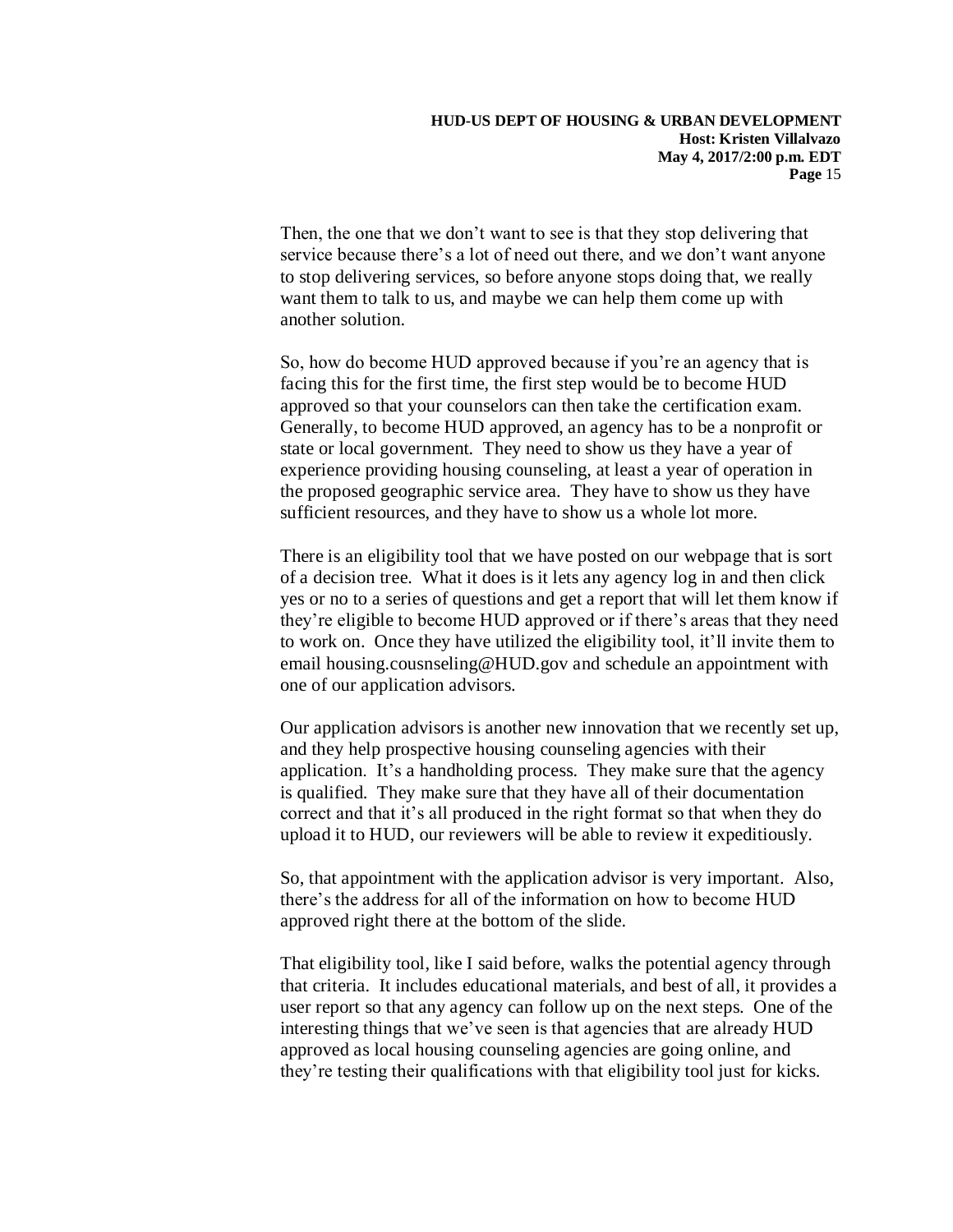So, sometimes agencies learn something about themselves by using it, so you're all invited to use it, and if you have an agency out there that is thinking about becoming HUD approved that you know about, you can refer them right to our website, and they can get started by utilizing that eligibility tool and talking to one of our application advisors.

So, what became effective on January  $13<sup>th</sup>$ , which was a month after we published our final rule is the requirement that agencies participating in HUD's housing counseling program have to address the entire process of homeownership, and that is really from A to Z, how to buy a home all the way down to how to sell your home once you want to do that.

It also talks about homeownership, the rights and responsibilities of homeownership, how do obtain a mortgage, how to find a real estate broker, all of that full cycle of homeownership has to be addressed.

There was also the requirement stated that home inspection materials, really a restatement, have to be provided, and that is for your protection. Get a home inspection pamphlet that we all know and love. Home inspection is really important for consumers so that they know that they are buying a healthy and safe home when they close on their mortgage.

Then, there's this requirement about material violations, and the rule has requirements that are related to the misuse of housing counseling program grant funds that could be a material violation. There's two ways to look at this. One is if you are unsure about how to spend down your money, or you think you might have made a mistake, or you're worried about something you're doing with your funds, call us. Talk to us, or talk to the PHFA, and reach out, and we will help you sort that out.

A material violation really could be defined as the misappropriation of those housing counseling grant funds, and in the absence of anyone calling us and giving us a heads up and us helping you through that, should a housing counseling agency misuse grant funds, maybe use it for something that's not allowed like go out and buy a car or something, they would be found to have committed a material violation, and that means that they would be forever barred from receiving housing counseling grant funds again.

So, it's very serious, and we want to make sure that there are no misuses of our funds, no material violations out there. So, if you do have a question or run into a problem, reach out to us, talk to your appointed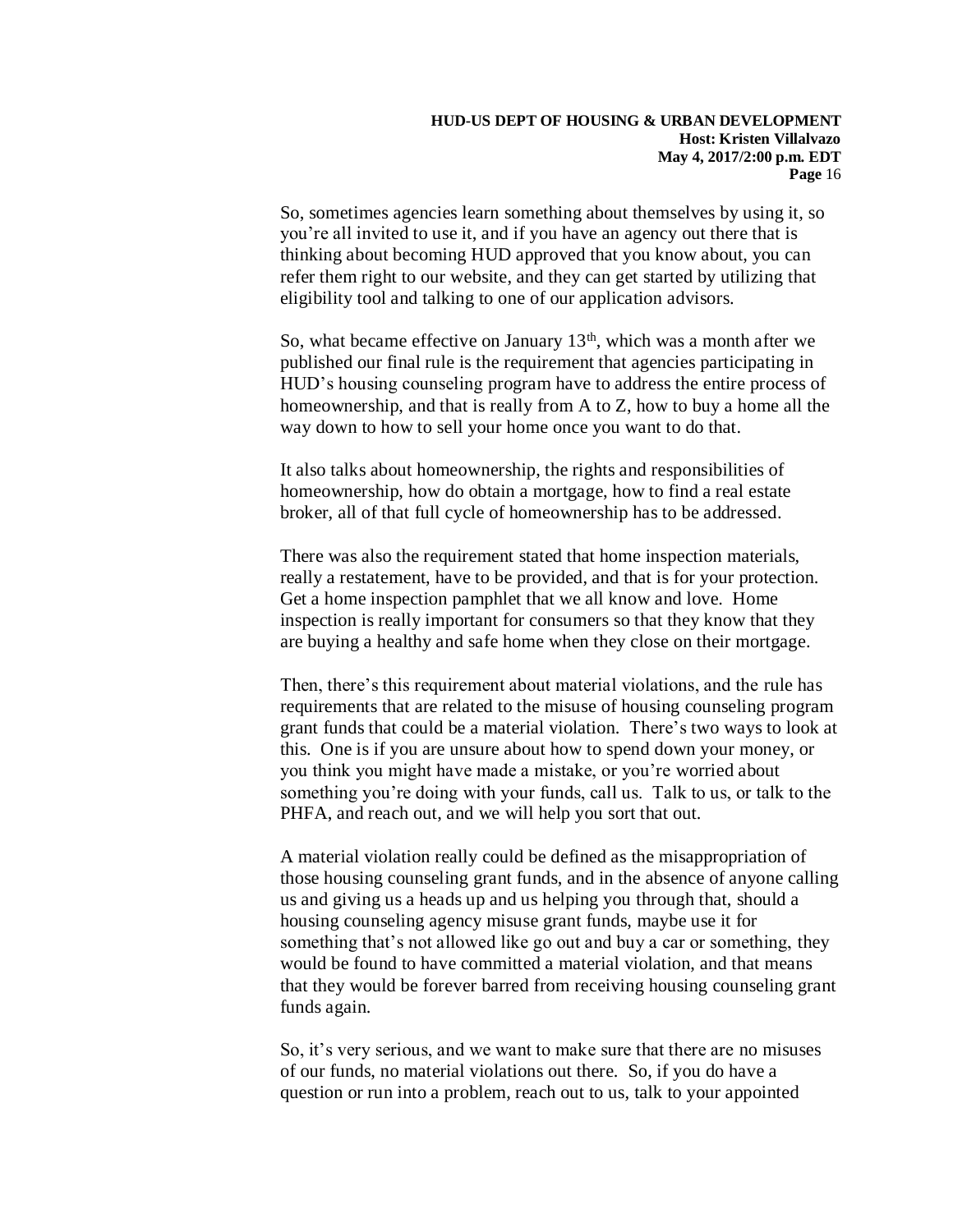contact. You can send a message to housing.counseling@HUD.gov. You can also email me, and I'll find you the right answer and find you the right person that could give you an answer.

We want to avoid material violations at all costs, so please don't be shy about reaching out. We want to talk to you about these things before they become material violations.

Also, there's a requirement that was in the final rule related to a prohibition against distributing any housing counseling program funds to any organization that has convicted of a violation of any federal election laws. So, we know that that's not a big factor with our counseling agencies, but should that happen, they would be forever barred form receiving housing counseling funds in the future. So, don't violate any federal election laws.

So, what becomes effective 36 months after we start the exam? It's not effective now, but once the test starts 36 months or three years later, these are the things that will become effective.

Number one is a requirement that all individuals who provide housing counseling required under or in connection with a HUD program are HUD certified housing counselors. Then, there's the requirement that any agency providing housing counseling under or in connection with a HUD program must be approved to participate in HUD's housing counseling program.

Then, there's the requirement that all housing counseling reported on the HUD Form 9902 that occurs after the final compliance state, 36 months, is performed only by HUD certified housing counselors. This goes back to that point earlier about your executive staff filling in for housing counselors, so if you want that counseling to count on your 9902, those folks will have to get certified as well.

More things that become effective in three years from the date of the exam. There's a requirement that group education provided by an agency participating in HUD's housing counseling program must be overseen by a HUD certified housing counselor. Now, this doesn't mean that you can't have a guest speaker. Sometimes housing counseling agencies on group education will have an attorney come in, or will have a loan originator, or will have a real estate agent come in and talk to them about their part of the real estate transaction.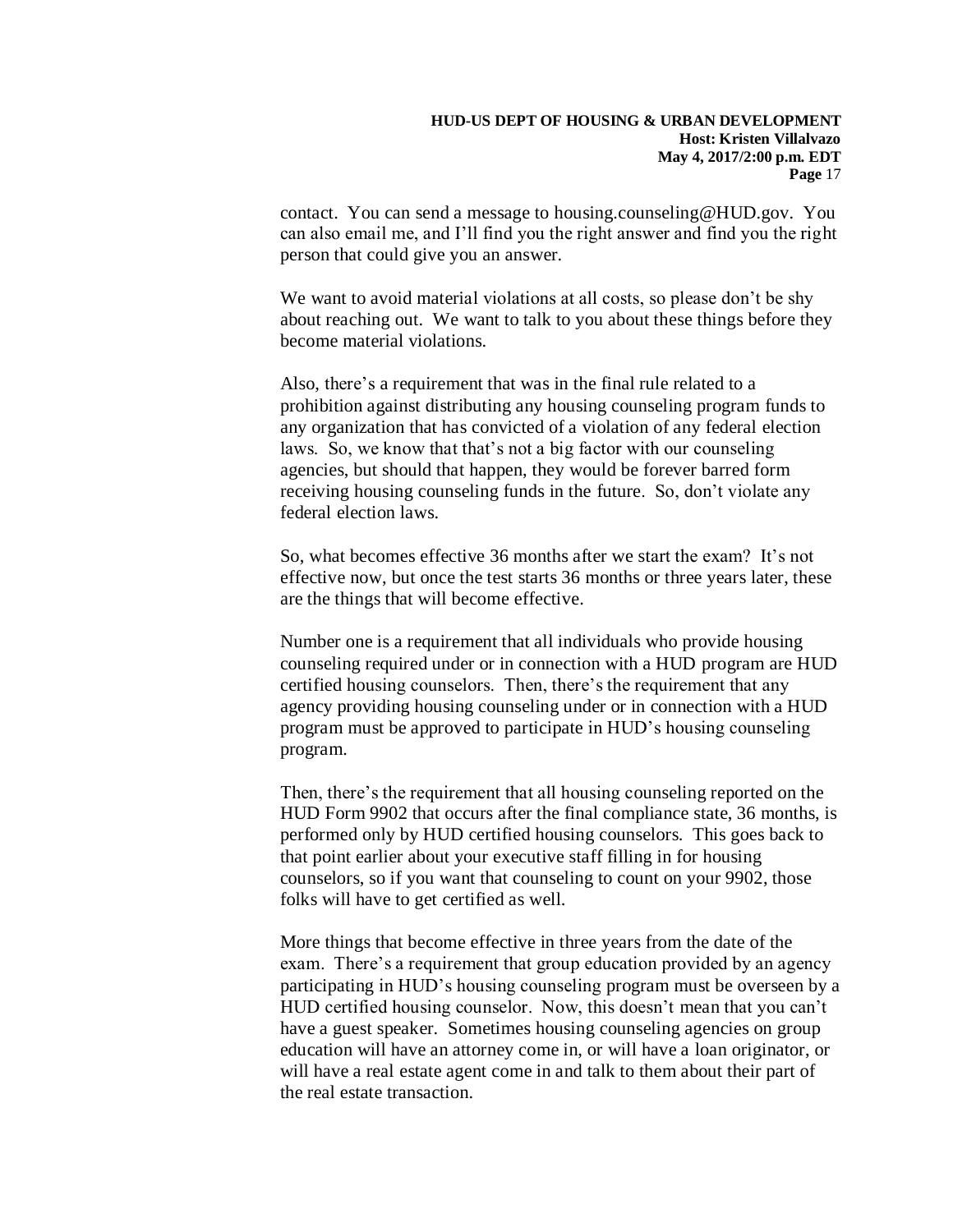That's all well and good. We love when industry folks come in and provide that kind of real-world information to the clients who are being educated. One of the things that we want is that the HUD certified counselor oversee that course.

What we would also like is that when that loan originator comes in and gives that information, they simply say hello, I'm so-and-so, and I'm a loan originator, and I work for a mortgage company, but not identify that they work for let's say ABC Mortgage, and here's my business card. Come see me for a mortgage. We don't want advertising. We want information, and having the course overseen by a HUD certified housing counselor helps make sure that that happens. Identity of interest is very important.

Also, moving on, the requirement that agencies applying to participate in HUD's housing counseling program have to meet the HUD housing counselor certification requirement. So, that really means that for a new agency, their counselors should have gone out, taken the certification exam so that they're in our system, so that when we do approve that housing counseling agency, the executive director will then be able to access our systems and provide certificates to all of their housing counselors through our system. So, they need to take the test before they apply.

Then, finally, the requirement that intermediaries and state HFAs, multistate organizations, all of our intermediaries that participate in our program must ensure that all of the housing counseling performed by their affiliates and branches is performed by a HUD certified housing counselor.

Now, you could find additional information on certification at the website that's listed above, and when you download the presentation here, you'll be able to click on it. That's on our HUD Exchange. You can find the press release and the Federal Register notice that we've been referencing throughout this presentation. You can find a list of the programs that we know are covered by the final rule and see if you fall under one of those programs.

There's charts that show the key provisions and the dates so you can map out the timeline, and there's also frequently asked questions. Our frequently asked questions come from you.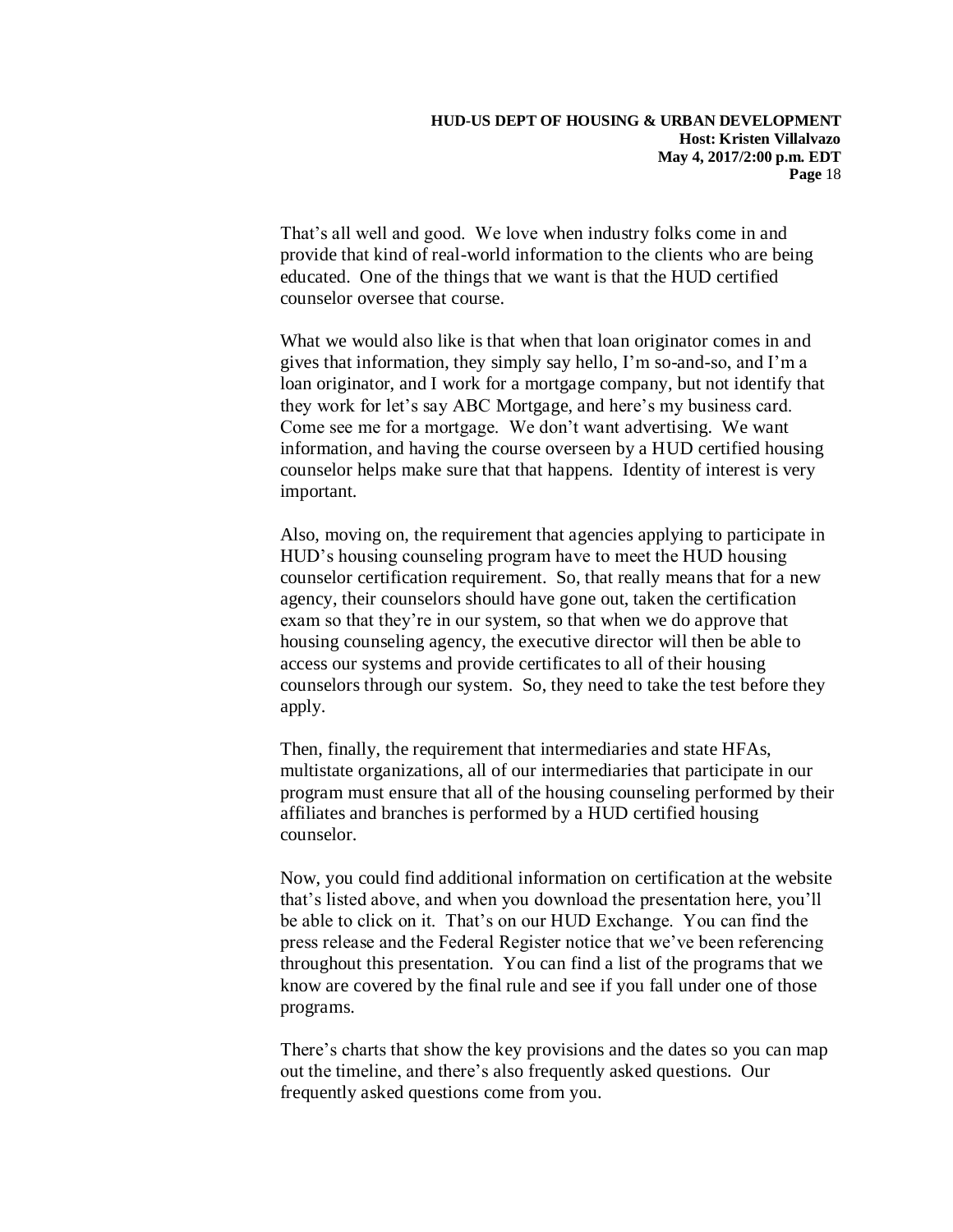We have hundreds of them that we've received by email from our industry, and what we do is, of course, we answer your question directly when you send it in housing.counseling@HUD.gov, but we also collect our frequently asked questions, and we condense them down into FAQs that we post on our HUD exchange. They are available as a searchable database. You can just put in key words and get questions and answers relating to that key word, or you can download the whole thing as a PDF and read it through.

There's hundreds of them. It's good reading if it's something that you're interested in, but really what you should do is use the key word search because that will get you right to the question that you're looking for and get you that answer. This is what it looks like when you go online, and you can see that the topics are on the left. The key word search box is on the left, and in the center there, this one's showing 20 of 356 questions, and there's more than that at this point. It grows literally almost every day as your questions come in.

We love to provide those answers, so if you go on here, and you don't find an answer to a question you have, send that question in, and we'll get you that answer. We try to respond within 24 hours. We don't want to keep you waiting, and if it's a question that isn't in our frequently asked questions, we will sanitize it a little bit so t here's no PII in that question, of course, but we'll turn it into a question that everyone can read and can be educated on.

Now, we're doing a lot of outreach on the final rule. This is part of that outreach. We are posting archives of all of our presentations on the final rule and on all of our other training that we're providing on our webpage at the HUD exchange. We have a training and event calendar where you and see what's coming up.

We have listserv that we publish. If you would like to be subscribed to that listserv, just send me a request by email. My email will be up at the end of this presentation, and we're also working with our training partners, the aforementioned NeighborWorks, NCRC, La Raza, and RCAC organizations so that they can provide outreach as well on the final rule.

We also have HUD staff going to their industry events, the NTIs for example, that NeighborWorks does, and the other organizations do where they gather housing counselors together for training. We're doing training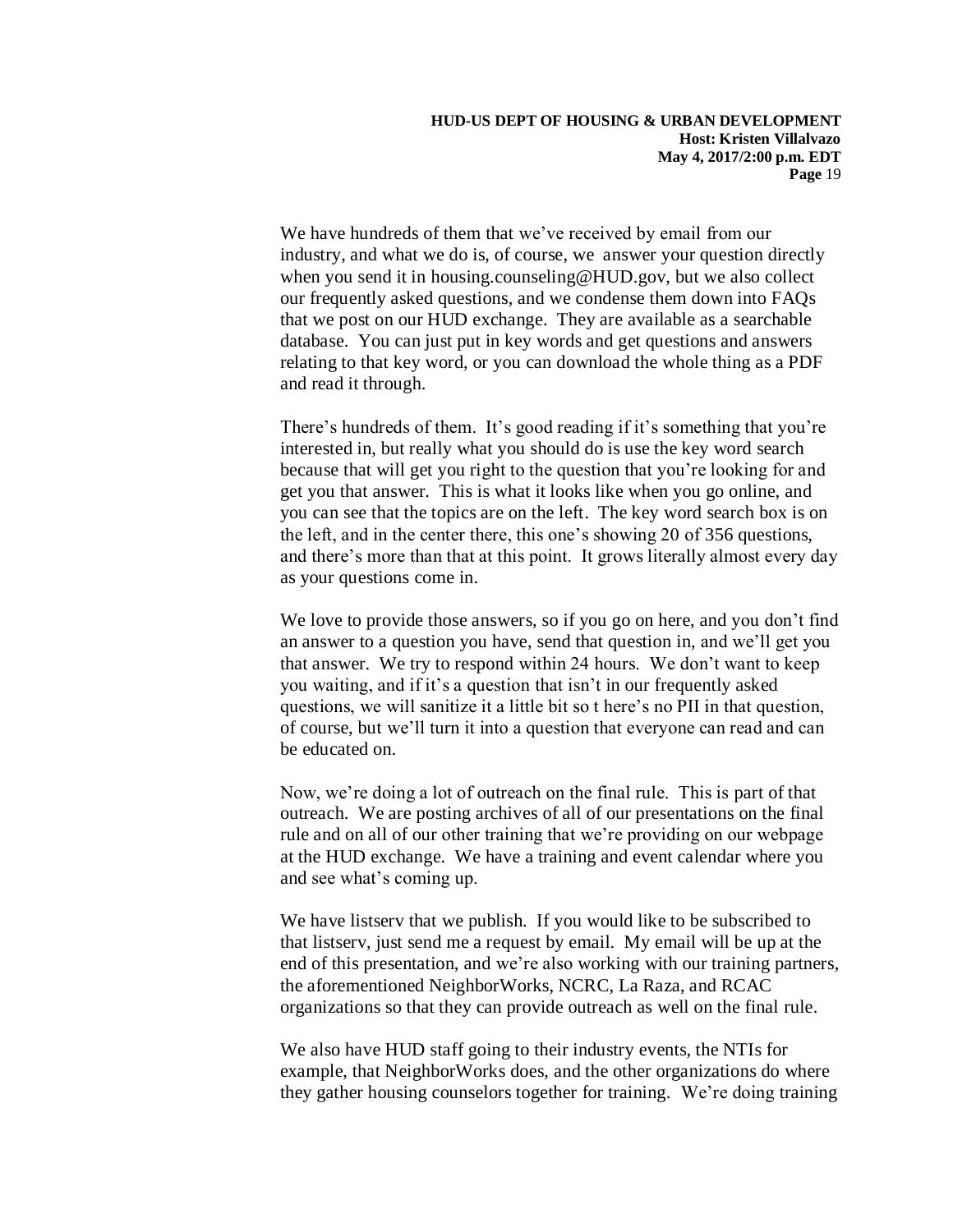sessions directly with them on this information that I've provided to you today.

If you have a question afterwards and you're like, oh, I should have asked that question, and there is one of these NTIs coming to your area, then someone from HUD will be there that you can talk to directly and ask a question there. Or, of course, you could always send us an email at housing.counseling@HUD.gov.

With that, just to show you our HUD Exchange webpage and our archives, this is what it looks like. You can see on the left that there's a whole host of webinars that we've done over the last year that provides great information. The presentation is posted there, and we have an audio transcript and an audio replay. The audio transcript is permanent. You can always read the transcript, and the audio replay is good for 12 months. After that it disappears, so you want to get to these before 12 months is up.

Let me just go back to this presentation. There we go. You can find us on the HUD Exchange at HUDexchange.info/counseling. Our counseling training and testing website is here. It's HUDhousingcounselors.com. You can email us at housing.counseling@HUD.gov, and if you would like to subscribe to our listserv, there's two ways. You can click on our HUD Exchange page and find the box right here that says mailing list for housing counselors, or you can simply send me an email and say please subscribe me, and we'll do that right away.

My email address is right here. I'm geraldhmayer@HUD.gov, and if you want to get on our listserv, that's a good way to do so. Just send me that email, and we'll subscribe you.

With that, we're ready for questions. So, Ginger and our operator, if you could open up the lines for questions, and if we have any questions through the GoTo Meeting software, we're ready to take them now.

Patricia Gerry, this is Pat.

Gerald Hi.

## Patricia One of our questions that I'm sure everyone is asking is where the exam stands at this point.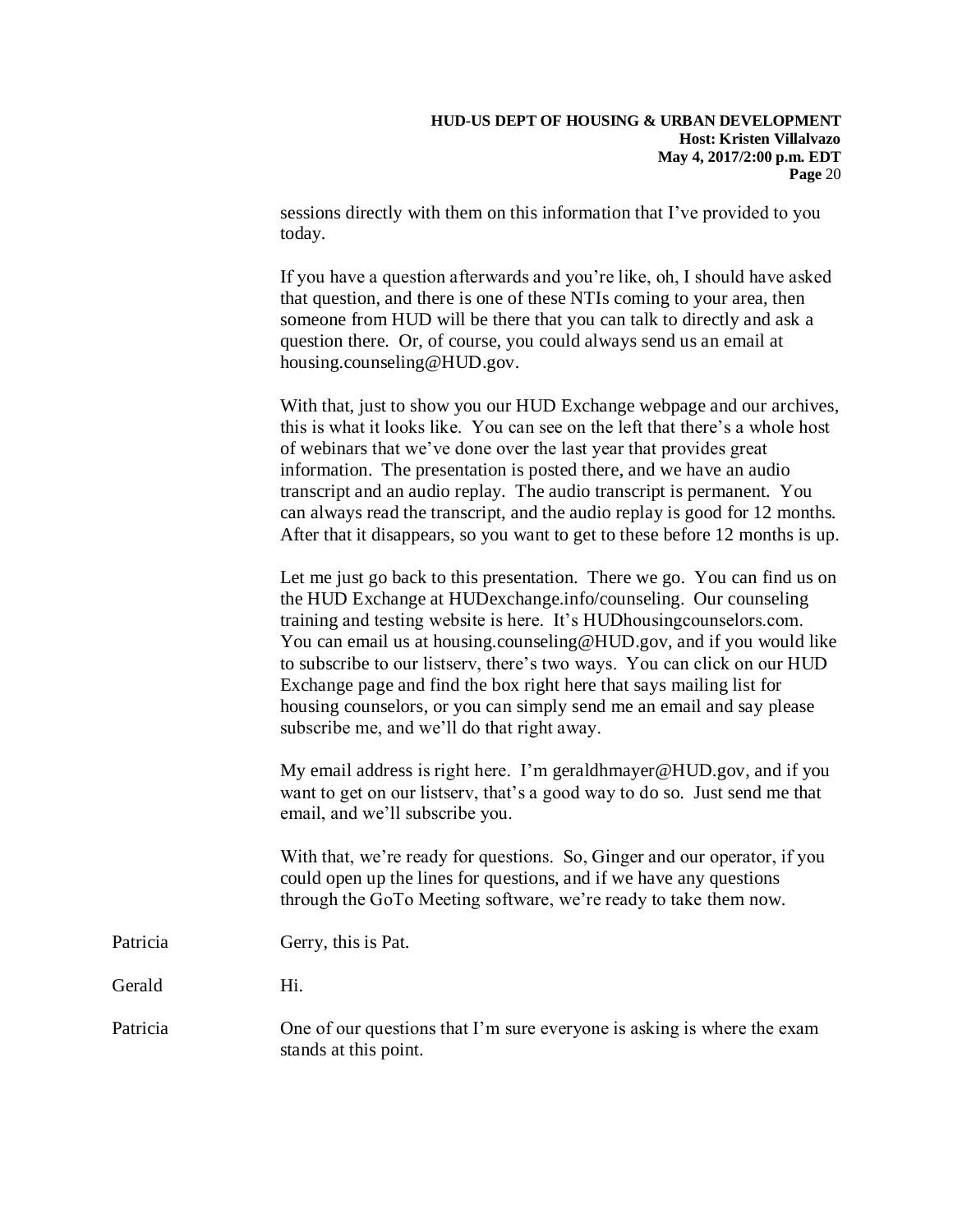| Gerald    | Well, it's actually doing very well. We have worked with our contractor<br>to develop a very nice exam, and the system seems to be very robust. We<br>are working on getting the notification out in the Federal Register, and that<br>is currently in clearance, and we're hopeful that it is going to be out soon.                                                                                              |
|-----------|-------------------------------------------------------------------------------------------------------------------------------------------------------------------------------------------------------------------------------------------------------------------------------------------------------------------------------------------------------------------------------------------------------------------|
| Patricia  | Great. Thank you.                                                                                                                                                                                                                                                                                                                                                                                                 |
| Gerald    | Okay.                                                                                                                                                                                                                                                                                                                                                                                                             |
| Moderator | [Operator instructions].                                                                                                                                                                                                                                                                                                                                                                                          |
| Virginia  | Gerry, at this point, we do not have any written in questions.                                                                                                                                                                                                                                                                                                                                                    |
| Gerald    | Alright. Why don't we wait and see if any folks hit star zero, and would<br>like to ask a question over the phone. You can ask a question on housing<br>counselor certification, or as long as you have the folks from HUD on the<br>line today, you can ask questions on any aspect of housing counseling that<br>you might need a response to. As long as you have us, we're happy to<br>answer your questions. |
|           | Alright, do we have anything queuing up on the phone?                                                                                                                                                                                                                                                                                                                                                             |
| Moderator | We have one person that's just queuing up. It'll just take a moment for us<br>to get their name and open their line.                                                                                                                                                                                                                                                                                              |
| Gerald    | Great. Thank you. That's great. Remember to stay on the line after our<br>question and answer period because Pat has some very important<br>information for you.                                                                                                                                                                                                                                                  |
| Moderator | We'll go to the line of Mildred De Los Rios. Please go ahead.                                                                                                                                                                                                                                                                                                                                                     |
| Mildred   | Yes, on the website, you say that there's free practice for the test, but it's<br>not available yet. When will it be?                                                                                                                                                                                                                                                                                             |
| Gerald    | Good question. When the Federal Register notice comes out announcing<br>the start of testing, we're going to post at the same time those free practice<br>exams. So, wait for that notice and return to our website, and you'll be<br>able to start taking those practice exams.                                                                                                                                  |
| Virginia  | Of course, the study guide is available right now.                                                                                                                                                                                                                                                                                                                                                                |
| Gerald    | Exactly. You can certainly use that now.                                                                                                                                                                                                                                                                                                                                                                          |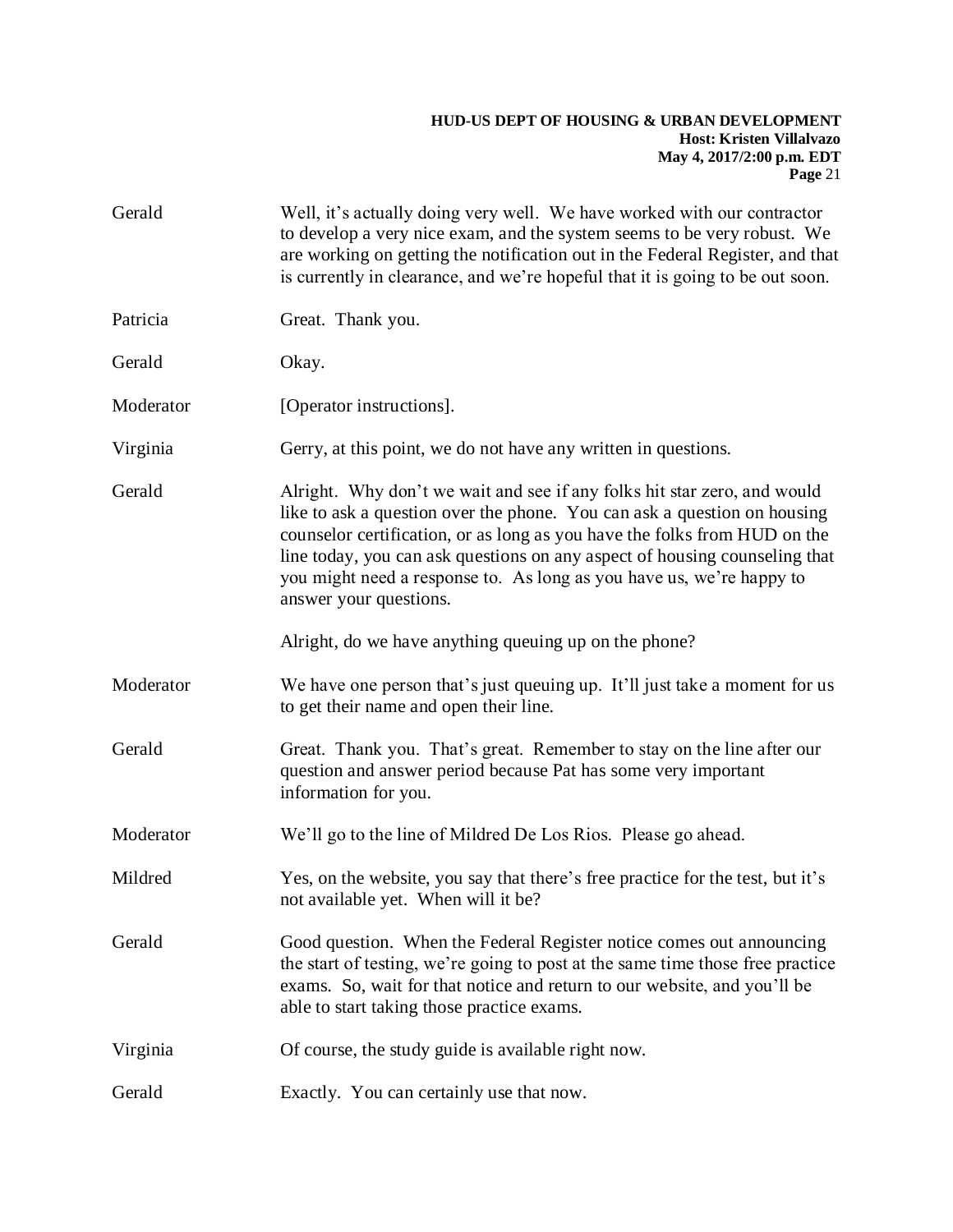| Mildred   | Yes, I'm using it.                                                                                                                                                                                                                                                                                                                                                                                                                                                                                                                  |
|-----------|-------------------------------------------------------------------------------------------------------------------------------------------------------------------------------------------------------------------------------------------------------------------------------------------------------------------------------------------------------------------------------------------------------------------------------------------------------------------------------------------------------------------------------------|
| Gerald    | Oh, great. Wonderful.                                                                                                                                                                                                                                                                                                                                                                                                                                                                                                               |
| Mildred   | Yes. Thank you.                                                                                                                                                                                                                                                                                                                                                                                                                                                                                                                     |
| Gerald    | Okay. Do we have any other questions?                                                                                                                                                                                                                                                                                                                                                                                                                                                                                               |
| Moderator | I have no—I'm sorry. We have no questions from the phone lines right<br>now.                                                                                                                                                                                                                                                                                                                                                                                                                                                        |
| Virginia  | Okay, we do have a written in one that says is the test time sensitive.                                                                                                                                                                                                                                                                                                                                                                                                                                                             |
| Gerald    | You know, I don't know, and that's a good question. I'm going to write<br>that one down and get an answer back to the group. I'm not sure that it is,<br>but I want to make sure that you have the right answer, so I'm going to<br>hold the answer on that one until I research it for you.                                                                                                                                                                                                                                        |
|           | Okay, do we have any other questions?                                                                                                                                                                                                                                                                                                                                                                                                                                                                                               |
| Virginia  | Under what is not housing counseling, could you elaborate more on case<br>management that provides housing services to the larger programs such as<br>ESG?                                                                                                                                                                                                                                                                                                                                                                          |
| Gerald    | Well, you know, going back to that slide early on, and I'm going to just<br>wheel back to that right now and really show what is housing counseling<br>to talk about what is not housing counseling. This process right here.                                                                                                                                                                                                                                                                                                       |
|           | If you're doing all of these things, it's housing counseling: that intake, the<br>that client budget, the analysis of financing housing, the action plan, the<br>referrals, and the follow-up. If you're doing all of that, it's housing<br>counseling. If you're not doing all these things, then it's probably not<br>housing counseling. So, if you are working in an agency where you're<br>sort of wondering what I'm doing, is that housing counseling. I'm doing<br>some of these things; I'm not doing all of these things. |
|           | I'm doing something that might be similar to some of these things, but<br>maybe not exactly these things. That's when you need to talk to us, and<br>we will sit with you and individually go over what it is that you're doing<br>and advise you as to whether or not that really is housing counseling or not                                                                                                                                                                                                                     |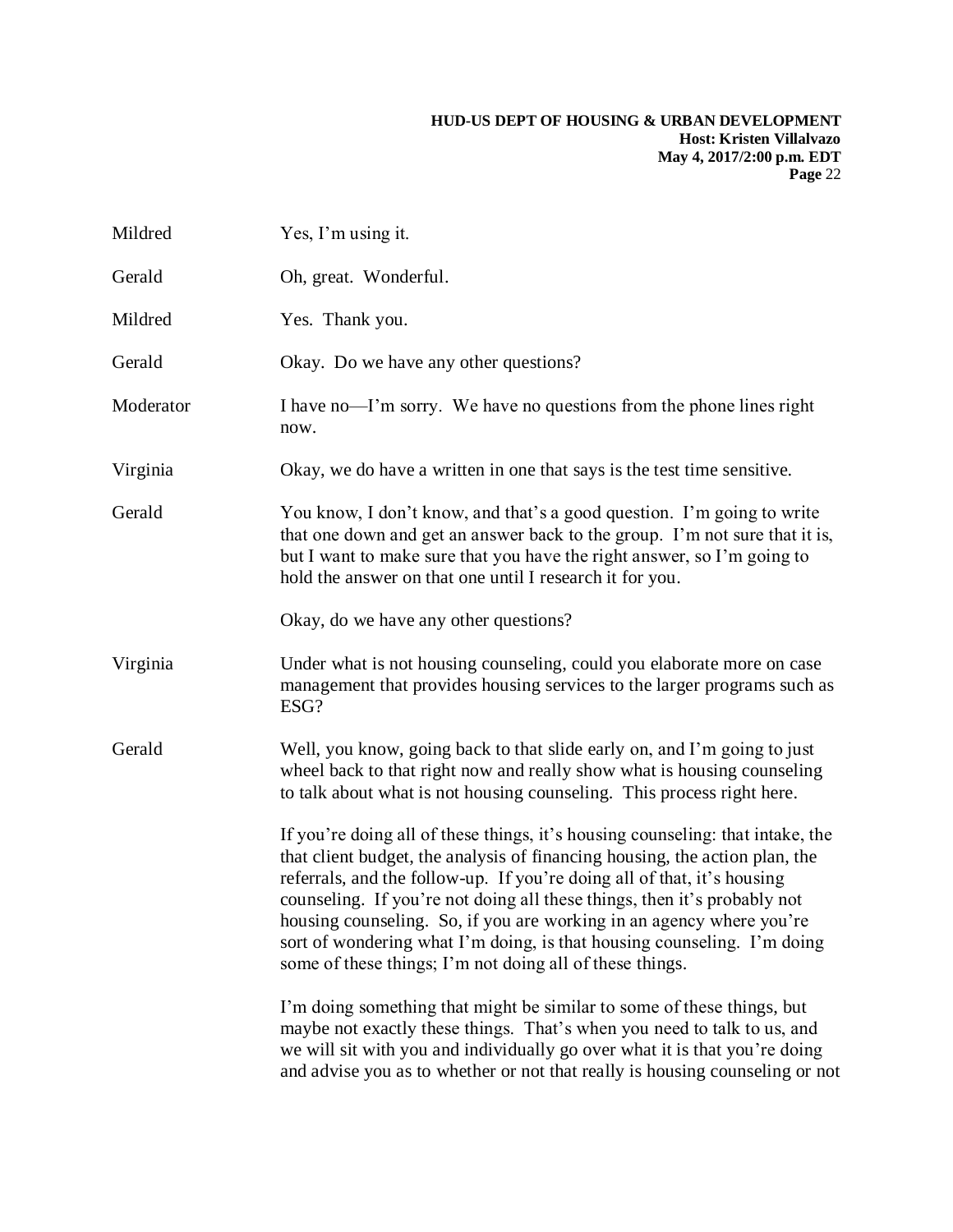# **HUD-US DEPT OF HOUSING & URBAN DEVELOPMENT Host: Kristen Villalvazo May 4, 2017/2:00 p.m. EDT Page** 23 because we don't want you to go out and spend a lot of money on studying and becoming certified if it's not entirely necessary for your program. Now, one thing to be aware of is the actions of third-party funders, grant organizations and local governments, state governments that may suddenly start inserting into their grant language that the activity covered under that grant must be performed by a HUD approved housing counseling agency employing HUD certified housing counselors. We already see that in a lot of down payment assistance programs, and we may start to see that migrate out into other programs as they comply with the final rule on HUD certified housing counselors. So, it's very important to read the grant applications and the program rules and regulations for all of the programs that you're participating in, and that could be your first real important indication that what you're doing may need to be done by a HUD certified housing counselor, and you need to take the test. Virginia We have a couple more questions. Will the test let you know what questions you missed? Gerald Yes. The test is going to be very comprehensive, and you'll be able to tell what you need to study up on after you've taken the test. Virginia If an organization receives some grant funds towards training specifically for the certification, can any of those funds be used for the exam fee? Gerald Yes. Housing counseling agencies can use their housing counseling grant funds to cover the costs of the certification exam, but you folks with the Pennsylvania Housing Finance Agency are going to have another option that Pat's going to talk to you about in just a few moments. Virginia Then, the last one we have is will the 9902 be changing also or remain the same? Gerald Right now, it's not scheduled to change, but we update it periodically, and if there is a need to update it after we've rolled out certification, we certainly will. Virginia Okay, that's the end of our written in questions.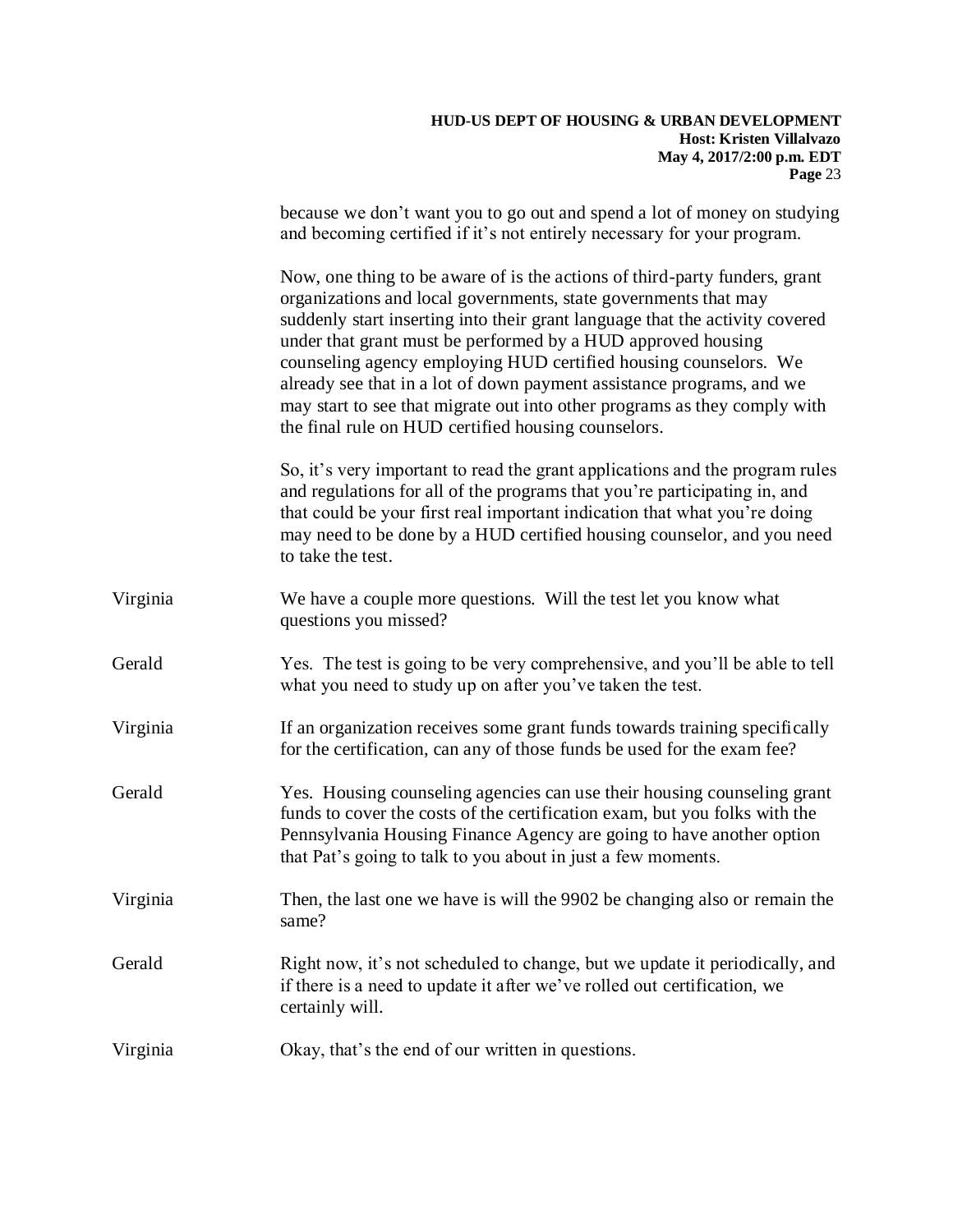| Gerald    | Alright. I just want to check back with the operator one more time in case<br>there's anyone on the line.                                                                                                                                                                                                                                                                                                                                                                                                                                                                                     |
|-----------|-----------------------------------------------------------------------------------------------------------------------------------------------------------------------------------------------------------------------------------------------------------------------------------------------------------------------------------------------------------------------------------------------------------------------------------------------------------------------------------------------------------------------------------------------------------------------------------------------|
| Moderator | I'm showing no questions in the queue.                                                                                                                                                                                                                                                                                                                                                                                                                                                                                                                                                        |
| Gerald    | Alright. Thank you. In that case, at this point, I want to turn it back over<br>to Pat at the Pennsylvania Housing Finance Agency for an important<br>announcement.                                                                                                                                                                                                                                                                                                                                                                                                                           |
| Patricia  | Hi, everybody. I'm actually going to let Terry talk about this<br>announcement. It's really exciting, so I'm deferring over to Terry here.                                                                                                                                                                                                                                                                                                                                                                                                                                                    |
| Terry     | Okay. Hi, everyone. In an effort to support the professional growth and<br>development of the counselors in Pennsylvania that are under the PHFA<br>network, some of you may have heard about this. We have sent some<br>information now, but I just wanted to make a public announcement that<br>we plan to set aside \$50,000 a year out of the HUD grant. That will be a<br>proportion that will not be allocated to the agency.<br>We have criteria for what we're going to reimburse for counseling, but we<br>want to set aside \$50,000 a year to make that available in a scholarship |
|           | from and reimburse each counselor. Every counselor in the network that<br>does housing counseling will get reimbursed. The agency will get<br>reimbursed \$500, which exceeds the cost of the proposed fee and<br>incorporates the time it's going to take to study to pass the exam, and it<br>can incorporate your agency having to pay more than one time if you're<br>unable to pass.                                                                                                                                                                                                     |
|           | So, that's the reason for the \$500 limit. It's a maximum fee. It's not<br>negotiable and will be reimbursed to the agency after the counselor has<br>passed the exam, gotten the certificate, and there's some other<br>requirements within the six-month period after they pass the exam.                                                                                                                                                                                                                                                                                                   |
|           | So, we want to be sending out specific information regarding how we plan<br>to support and reimburse and all the eligibility requirements for that later<br>date, probably when the Federal Register announces that the test is going<br>to be available. That will be at the time when we would probably provide<br>the notice of the reimbursement.                                                                                                                                                                                                                                         |
|           | Pat will be a point person to field any questions about the policy once it's<br>provided. I'm encouraging agencies we're going to have some<br>stipulations. There are some agencies that are small and only have a few                                                                                                                                                                                                                                                                                                                                                                       |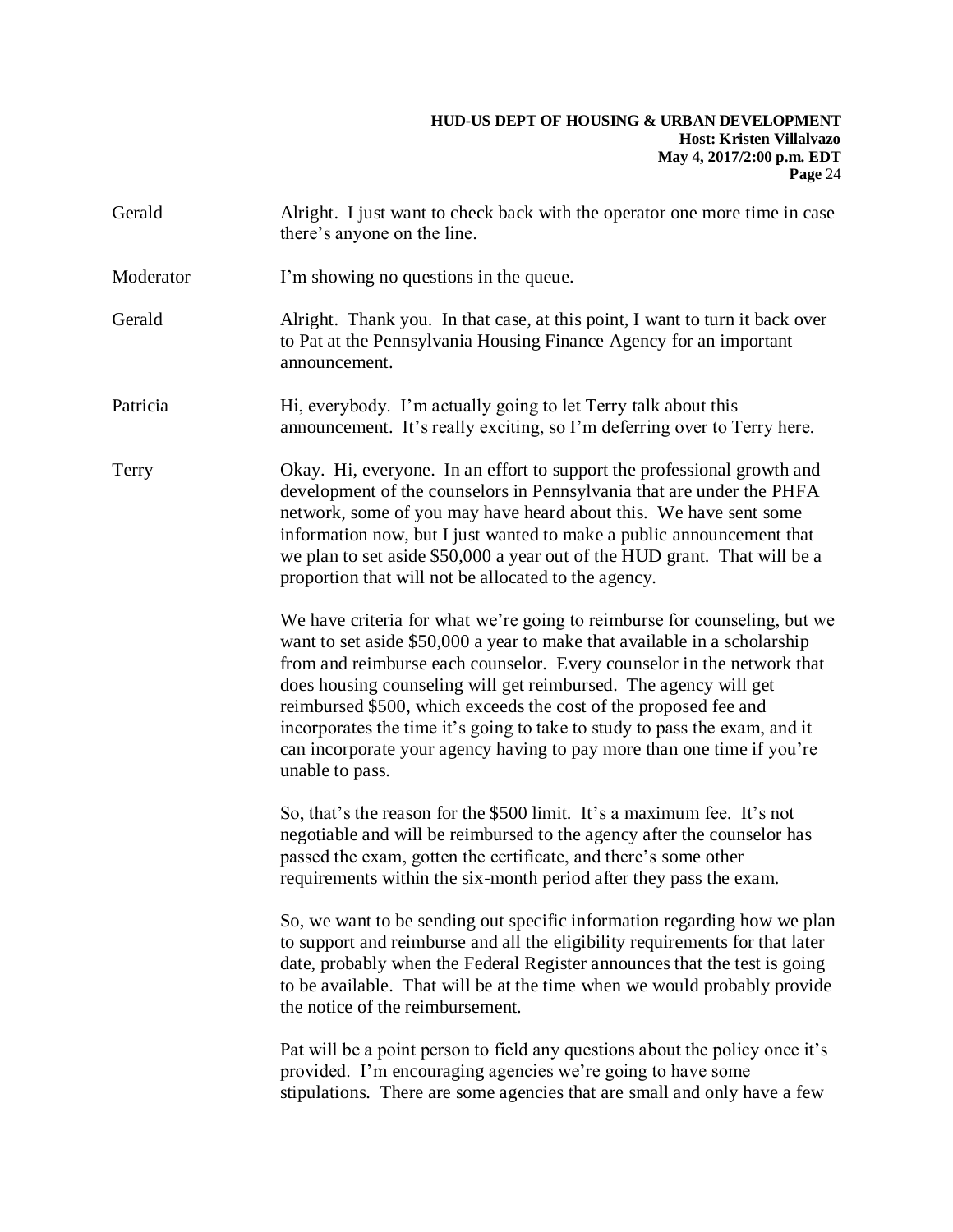|           | counselors, and there's some agencies that have more than ten counselors,<br>so those bigger agencies will have an opportunity to get a few counselors<br>reimbursed each year, and the smaller agencies, we'll encourage them to<br>come and jump on the bandwagon in the first year and second year and<br>knock this requirement out to avoid everyone trying to do this thing three<br>years from now.                                                           |
|-----------|----------------------------------------------------------------------------------------------------------------------------------------------------------------------------------------------------------------------------------------------------------------------------------------------------------------------------------------------------------------------------------------------------------------------------------------------------------------------|
|           | So, as soon as the test is available, the opportunity to get reimbursed for<br>the test is going to be available to you. Does anyone have any questions?                                                                                                                                                                                                                                                                                                             |
| Patricia  | Also, I just want to step in here and say I keep an eye on the HUD website<br>weekly about the exam, so we will get this out together or right on top of<br>their announcement.                                                                                                                                                                                                                                                                                      |
| Virginia  | Okay, and we do have one response to your announcement. It says,<br>"Woo-hoo. Once again, the agency steps up to support those in its<br>network. Thanks so much."                                                                                                                                                                                                                                                                                                   |
| Terry     | Oh, you're welcome. I'm glad to do it. I think it's a great achievement<br>and provision that HUD has provided. It will provide the credibility that<br>the counselors and the work the agencies are doing to position ourselves,<br>and I'd like to position ourselves to have the highest number of HUD<br>certified agencies across the nation. I'm hoping that this incentivization of<br>providing the reimbursement will add to and help us achieve that goal. |
| Gerald    | Alright. Just to add my comments, the Pennsylvania Housing Finance<br>Agency has always been a very forward-looking and proactive housing<br>counseling intermediary, and this is just another example of the support<br>that they provide to their network of affiliates. I know of no other<br>intermediary, whether a housing finance agency or a national intermediary<br>or regional that is doing this for their network of affiliates.                        |
|           | We really applaud the PHFA's efforts to support HUD certified housing<br>counselors, especially financially with these resources. It really is a best<br>practice and just a really great thing, and we really thank you for doing it.                                                                                                                                                                                                                               |
|           | Alright. Ginger, do we have any other questions, or from our operator do<br>we have any other questions?                                                                                                                                                                                                                                                                                                                                                             |
| Virginia  | We don't have any others written in.                                                                                                                                                                                                                                                                                                                                                                                                                                 |
| Moderator | I have no questions on the phone lines.                                                                                                                                                                                                                                                                                                                                                                                                                              |